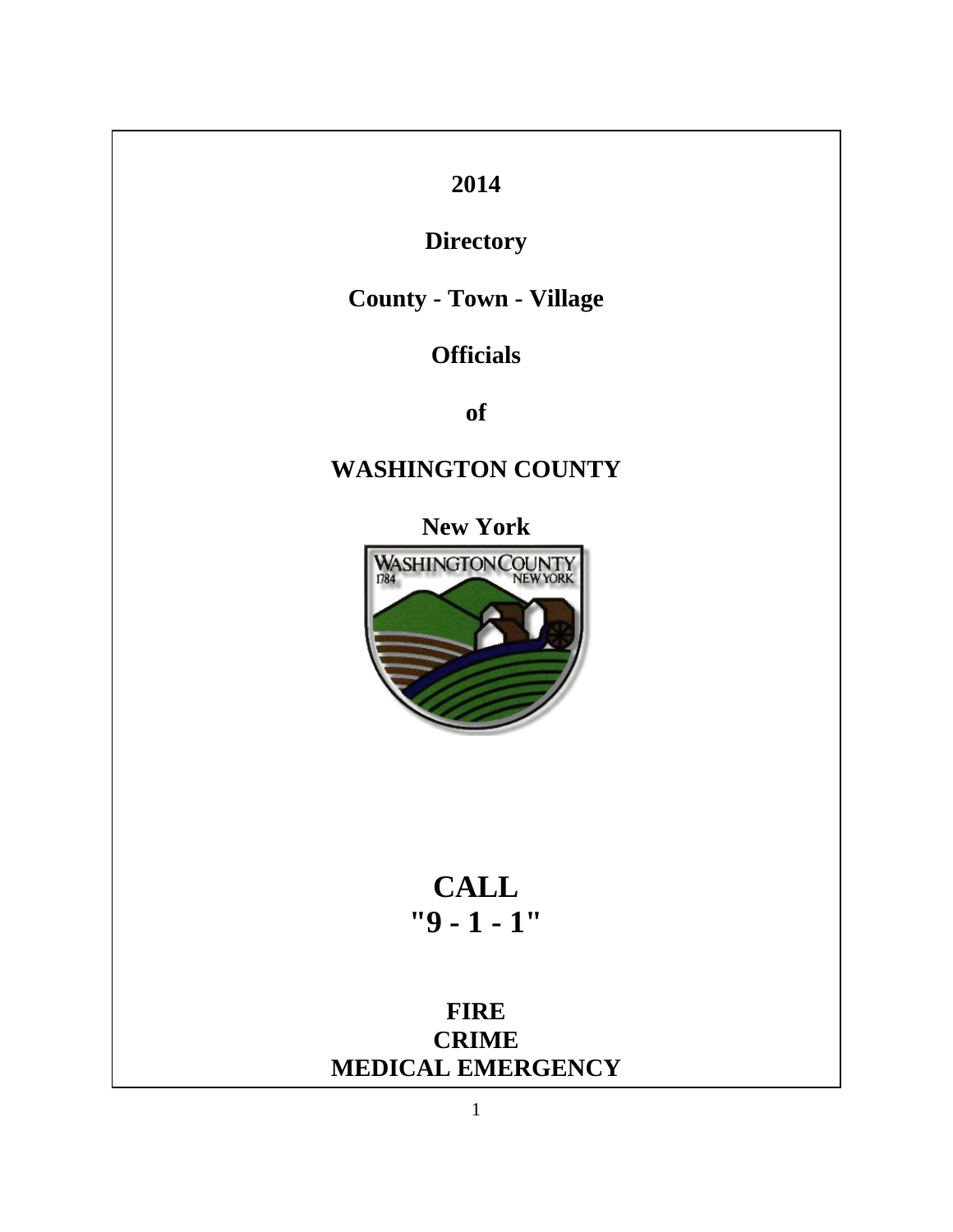| <b>Key Telephone Numbers</b><br>Attorney<br>8<br>County<br><b>District</b><br>9<br><b>Public Defender</b><br>9<br><b>Congressional Representatives</b><br>Congressman<br>6<br><b>County Officers/Offices</b><br>$8 - 9$<br>Administrator<br>8<br>Aging<br>8<br>Archivist<br>8<br>Board of Supervisors<br>10<br><b>Budget Officer</b><br>8<br>8<br><b>Buildings</b><br>Civil Service Commission<br>8<br>8<br>Clerk, County<br>Code Enforcement<br>8<br><b>Commissioners of Elections</b><br>8<br><b>Commissioner of Jurors</b><br>8<br>8<br>Coroners<br>8<br><b>County Court</b><br>8<br>Data Processing<br>$8 - 9$<br><b>Directors</b><br><b>District Attorney Investigators</b><br>8<br><b>Emergency Services</b><br>8<br><b>Family Court Clerk</b><br>8<br><b>Fire Coordinator</b><br>8<br>Historian<br>8<br>Judges<br>6, 9<br>Mental Health<br>8<br>Planning<br>8<br><b>Population Figures</b><br>36,37<br>Probation<br>8<br><b>Public Health Nurse</b><br>8<br>Public Works<br>9<br><b>Real Property Tax Service</b><br>8<br><b>Sewer District</b><br>8<br>Sheriff<br>9<br><b>Social Services</b><br>9<br>Soil & Water Conservation<br>9 | <b>INDEX</b> |                 |      |
|----------------------------------------------------------------------------------------------------------------------------------------------------------------------------------------------------------------------------------------------------------------------------------------------------------------------------------------------------------------------------------------------------------------------------------------------------------------------------------------------------------------------------------------------------------------------------------------------------------------------------------------------------------------------------------------------------------------------------------------------------------------------------------------------------------------------------------------------------------------------------------------------------------------------------------------------------------------------------------------------------------------------------------------------------------------------------------------------------------------------------------------------|--------------|-----------------|------|
|                                                                                                                                                                                                                                                                                                                                                                                                                                                                                                                                                                                                                                                                                                                                                                                                                                                                                                                                                                                                                                                                                                                                              |              |                 | 4, 5 |
|                                                                                                                                                                                                                                                                                                                                                                                                                                                                                                                                                                                                                                                                                                                                                                                                                                                                                                                                                                                                                                                                                                                                              |              |                 |      |
|                                                                                                                                                                                                                                                                                                                                                                                                                                                                                                                                                                                                                                                                                                                                                                                                                                                                                                                                                                                                                                                                                                                                              |              |                 |      |
|                                                                                                                                                                                                                                                                                                                                                                                                                                                                                                                                                                                                                                                                                                                                                                                                                                                                                                                                                                                                                                                                                                                                              |              |                 |      |
|                                                                                                                                                                                                                                                                                                                                                                                                                                                                                                                                                                                                                                                                                                                                                                                                                                                                                                                                                                                                                                                                                                                                              |              |                 |      |
|                                                                                                                                                                                                                                                                                                                                                                                                                                                                                                                                                                                                                                                                                                                                                                                                                                                                                                                                                                                                                                                                                                                                              |              |                 |      |
|                                                                                                                                                                                                                                                                                                                                                                                                                                                                                                                                                                                                                                                                                                                                                                                                                                                                                                                                                                                                                                                                                                                                              |              |                 |      |
|                                                                                                                                                                                                                                                                                                                                                                                                                                                                                                                                                                                                                                                                                                                                                                                                                                                                                                                                                                                                                                                                                                                                              |              |                 |      |
|                                                                                                                                                                                                                                                                                                                                                                                                                                                                                                                                                                                                                                                                                                                                                                                                                                                                                                                                                                                                                                                                                                                                              |              |                 |      |
|                                                                                                                                                                                                                                                                                                                                                                                                                                                                                                                                                                                                                                                                                                                                                                                                                                                                                                                                                                                                                                                                                                                                              |              |                 |      |
|                                                                                                                                                                                                                                                                                                                                                                                                                                                                                                                                                                                                                                                                                                                                                                                                                                                                                                                                                                                                                                                                                                                                              |              |                 |      |
|                                                                                                                                                                                                                                                                                                                                                                                                                                                                                                                                                                                                                                                                                                                                                                                                                                                                                                                                                                                                                                                                                                                                              |              |                 |      |
|                                                                                                                                                                                                                                                                                                                                                                                                                                                                                                                                                                                                                                                                                                                                                                                                                                                                                                                                                                                                                                                                                                                                              |              |                 |      |
|                                                                                                                                                                                                                                                                                                                                                                                                                                                                                                                                                                                                                                                                                                                                                                                                                                                                                                                                                                                                                                                                                                                                              |              |                 |      |
|                                                                                                                                                                                                                                                                                                                                                                                                                                                                                                                                                                                                                                                                                                                                                                                                                                                                                                                                                                                                                                                                                                                                              |              |                 |      |
|                                                                                                                                                                                                                                                                                                                                                                                                                                                                                                                                                                                                                                                                                                                                                                                                                                                                                                                                                                                                                                                                                                                                              |              |                 |      |
|                                                                                                                                                                                                                                                                                                                                                                                                                                                                                                                                                                                                                                                                                                                                                                                                                                                                                                                                                                                                                                                                                                                                              |              |                 |      |
|                                                                                                                                                                                                                                                                                                                                                                                                                                                                                                                                                                                                                                                                                                                                                                                                                                                                                                                                                                                                                                                                                                                                              |              |                 |      |
|                                                                                                                                                                                                                                                                                                                                                                                                                                                                                                                                                                                                                                                                                                                                                                                                                                                                                                                                                                                                                                                                                                                                              |              |                 |      |
|                                                                                                                                                                                                                                                                                                                                                                                                                                                                                                                                                                                                                                                                                                                                                                                                                                                                                                                                                                                                                                                                                                                                              |              |                 |      |
|                                                                                                                                                                                                                                                                                                                                                                                                                                                                                                                                                                                                                                                                                                                                                                                                                                                                                                                                                                                                                                                                                                                                              |              |                 |      |
|                                                                                                                                                                                                                                                                                                                                                                                                                                                                                                                                                                                                                                                                                                                                                                                                                                                                                                                                                                                                                                                                                                                                              |              |                 |      |
|                                                                                                                                                                                                                                                                                                                                                                                                                                                                                                                                                                                                                                                                                                                                                                                                                                                                                                                                                                                                                                                                                                                                              |              |                 |      |
|                                                                                                                                                                                                                                                                                                                                                                                                                                                                                                                                                                                                                                                                                                                                                                                                                                                                                                                                                                                                                                                                                                                                              |              |                 |      |
|                                                                                                                                                                                                                                                                                                                                                                                                                                                                                                                                                                                                                                                                                                                                                                                                                                                                                                                                                                                                                                                                                                                                              |              |                 |      |
|                                                                                                                                                                                                                                                                                                                                                                                                                                                                                                                                                                                                                                                                                                                                                                                                                                                                                                                                                                                                                                                                                                                                              |              |                 |      |
|                                                                                                                                                                                                                                                                                                                                                                                                                                                                                                                                                                                                                                                                                                                                                                                                                                                                                                                                                                                                                                                                                                                                              |              |                 |      |
|                                                                                                                                                                                                                                                                                                                                                                                                                                                                                                                                                                                                                                                                                                                                                                                                                                                                                                                                                                                                                                                                                                                                              |              |                 |      |
|                                                                                                                                                                                                                                                                                                                                                                                                                                                                                                                                                                                                                                                                                                                                                                                                                                                                                                                                                                                                                                                                                                                                              |              |                 |      |
|                                                                                                                                                                                                                                                                                                                                                                                                                                                                                                                                                                                                                                                                                                                                                                                                                                                                                                                                                                                                                                                                                                                                              |              |                 |      |
|                                                                                                                                                                                                                                                                                                                                                                                                                                                                                                                                                                                                                                                                                                                                                                                                                                                                                                                                                                                                                                                                                                                                              |              |                 |      |
|                                                                                                                                                                                                                                                                                                                                                                                                                                                                                                                                                                                                                                                                                                                                                                                                                                                                                                                                                                                                                                                                                                                                              |              |                 |      |
|                                                                                                                                                                                                                                                                                                                                                                                                                                                                                                                                                                                                                                                                                                                                                                                                                                                                                                                                                                                                                                                                                                                                              |              |                 |      |
|                                                                                                                                                                                                                                                                                                                                                                                                                                                                                                                                                                                                                                                                                                                                                                                                                                                                                                                                                                                                                                                                                                                                              |              |                 |      |
|                                                                                                                                                                                                                                                                                                                                                                                                                                                                                                                                                                                                                                                                                                                                                                                                                                                                                                                                                                                                                                                                                                                                              |              |                 |      |
|                                                                                                                                                                                                                                                                                                                                                                                                                                                                                                                                                                                                                                                                                                                                                                                                                                                                                                                                                                                                                                                                                                                                              |              |                 |      |
|                                                                                                                                                                                                                                                                                                                                                                                                                                                                                                                                                                                                                                                                                                                                                                                                                                                                                                                                                                                                                                                                                                                                              |              |                 |      |
|                                                                                                                                                                                                                                                                                                                                                                                                                                                                                                                                                                                                                                                                                                                                                                                                                                                                                                                                                                                                                                                                                                                                              |              |                 |      |
|                                                                                                                                                                                                                                                                                                                                                                                                                                                                                                                                                                                                                                                                                                                                                                                                                                                                                                                                                                                                                                                                                                                                              |              |                 |      |
|                                                                                                                                                                                                                                                                                                                                                                                                                                                                                                                                                                                                                                                                                                                                                                                                                                                                                                                                                                                                                                                                                                                                              |              |                 |      |
|                                                                                                                                                                                                                                                                                                                                                                                                                                                                                                                                                                                                                                                                                                                                                                                                                                                                                                                                                                                                                                                                                                                                              |              | <b>STOP DWI</b> | 9    |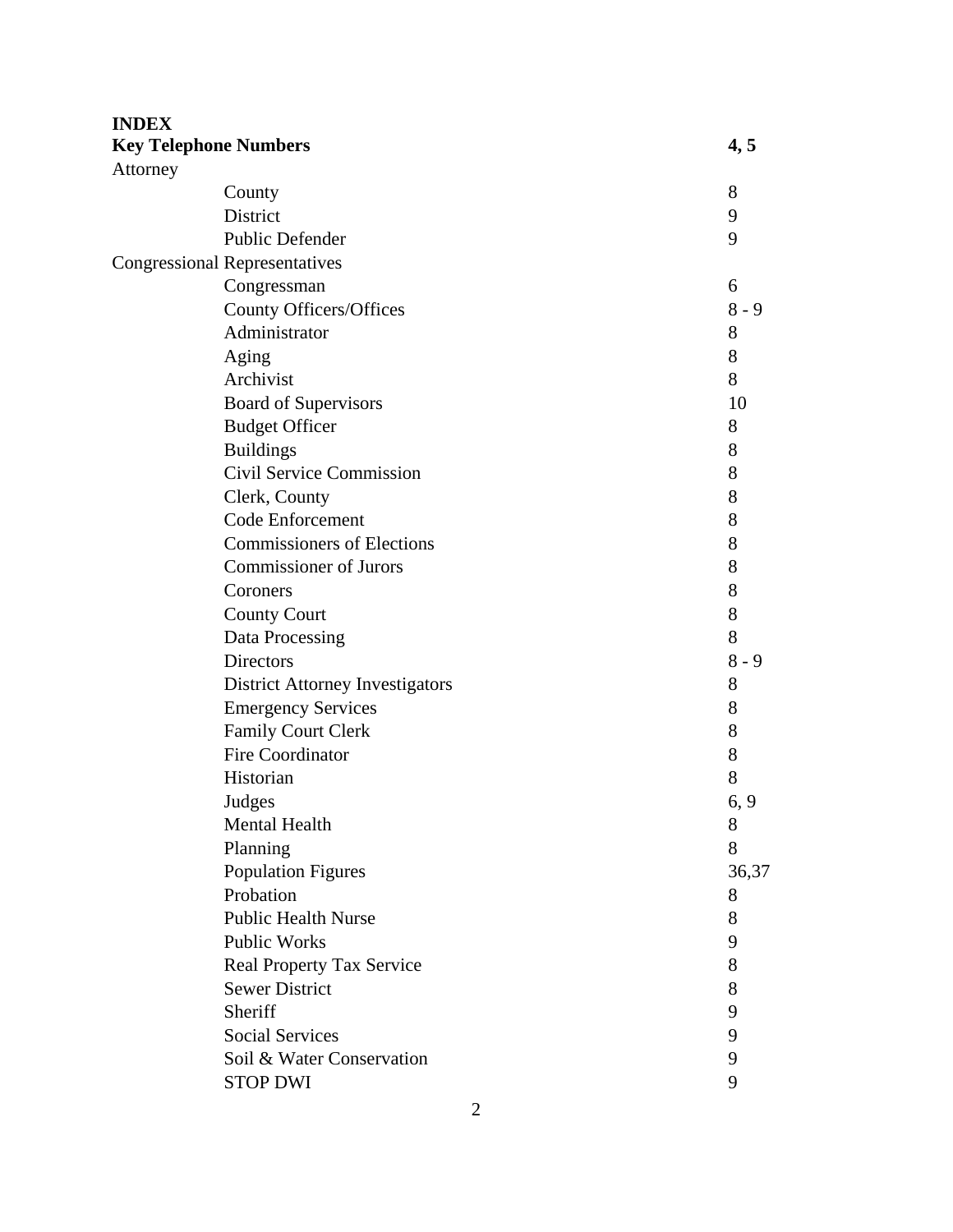| <b>Supreme Court Clerk</b>   | 8         |
|------------------------------|-----------|
| <b>Surrogate Court Clerk</b> | 8         |
| <b>Traffic Safety Board</b>  | 9         |
| Treasurer, County            | 9         |
| <b>Veterans Affairs</b>      | $8\,$     |
| Weights & Measures           | 8         |
| <b>Youth Services</b>        | 8         |
| Fire Investigation           | 9         |
| <b>State Representatives</b> | $6 - 7$   |
| Assemblyman                  | 6         |
| Senator                      | $6 - 7$   |
| <b>Supreme Court Justice</b> | 6         |
|                              | $11 - 33$ |
| Argyle                       | 11        |
| Cambridge                    | 12        |
| Dresden                      | $13 - 14$ |
| Easton                       | 15        |
| Fort Ann                     | 16        |
| Fort Edward                  | $17 - 18$ |
| Granville                    | $19 - 20$ |
| Greenwich                    | $21 - 22$ |
| Hampton                      | $23 - 24$ |
| Hartford                     | 25        |
| Hebron                       | $26 - 27$ |
| Jackson                      | 28        |
| Kingsbury                    | 29        |
| Putnam                       | 30        |
| Salem                        | 31        |
| <b>White Creek</b>           | 32        |
| Whitehall                    | 33        |
| <b>Village Clerks</b>        | 35        |
| <b>Village Mayors</b>        | 34        |
|                              |           |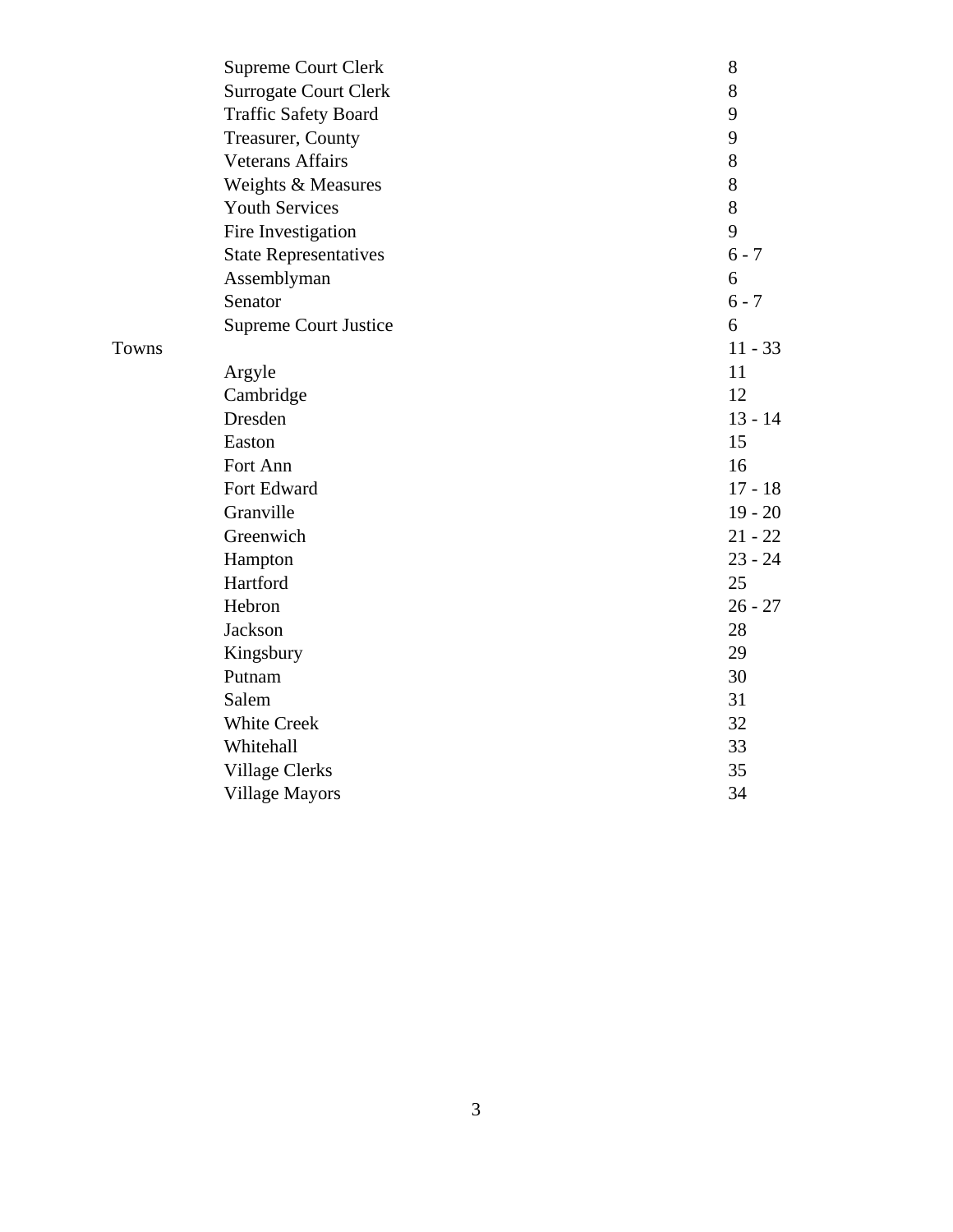### **WASHINGTON COUNTY Key Phone Numbers**

| Administrator                              | 746-2100       |
|--------------------------------------------|----------------|
| Aging                                      | 746-2420       |
| <b>Appellate Court Chambers</b>            | 746-2540       |
| Archivist                                  | 746-2136       |
| Assemblyman                                | <b>TBA</b>     |
| <b>Board of Elections</b>                  | 746-2180       |
| <b>Board of Supervisors</b>                | 746-2210       |
| <b>Building and Grounds</b>                | 746-2451       |
| Civil Service                              | 746-2250       |
| Clerk's Office                             | 746-2170       |
| <b>Code Enforcement</b>                    | 746-2150       |
| <b>Commissioner of Jurors</b>              | 746-2125       |
| Cooperative Extension                      | 746-2560       |
| <b>County Attorney</b>                     | 746-2216       |
| Data Processing                            | 746-2110       |
| <b>District Attorney</b>                   | 746-2525       |
| <b>District Attorney Juvenile Division</b> | 746-2532       |
| <b>Economic Opportunity Council</b>        | 746-2390       |
| <b>Employment and Job Training</b>         | 746-2391       |
| Fairgrounds                                | 692-2464       |
| <b>Family Court</b>                        | 746-2501       |
| Farm Service Agency                        | 692-9940       |
| <b>Fire Coordinator</b>                    | 746-2255       |
| <b>Head Start</b>                          | 747-2816       |
| Historian                                  | 746-2178       |
| <b>HUD</b>                                 | 747-6481       |
| <b>Immigration and Naturalization</b>      | 431-0330       |
| Legal Aid                                  | 587-5188       |
| <b>Mental Health</b>                       | 792-7143       |
| <b>Motor Vehicle</b>                       | 746-2162       |
| <b>NEWCO</b>                               | 746-2420       |
| Passport Office Credit Card                | 1-888-362-8668 |
| Planning/LDC                               | 746-2290       |
| Pleasant Valley Infirmary                  | 638-8274       |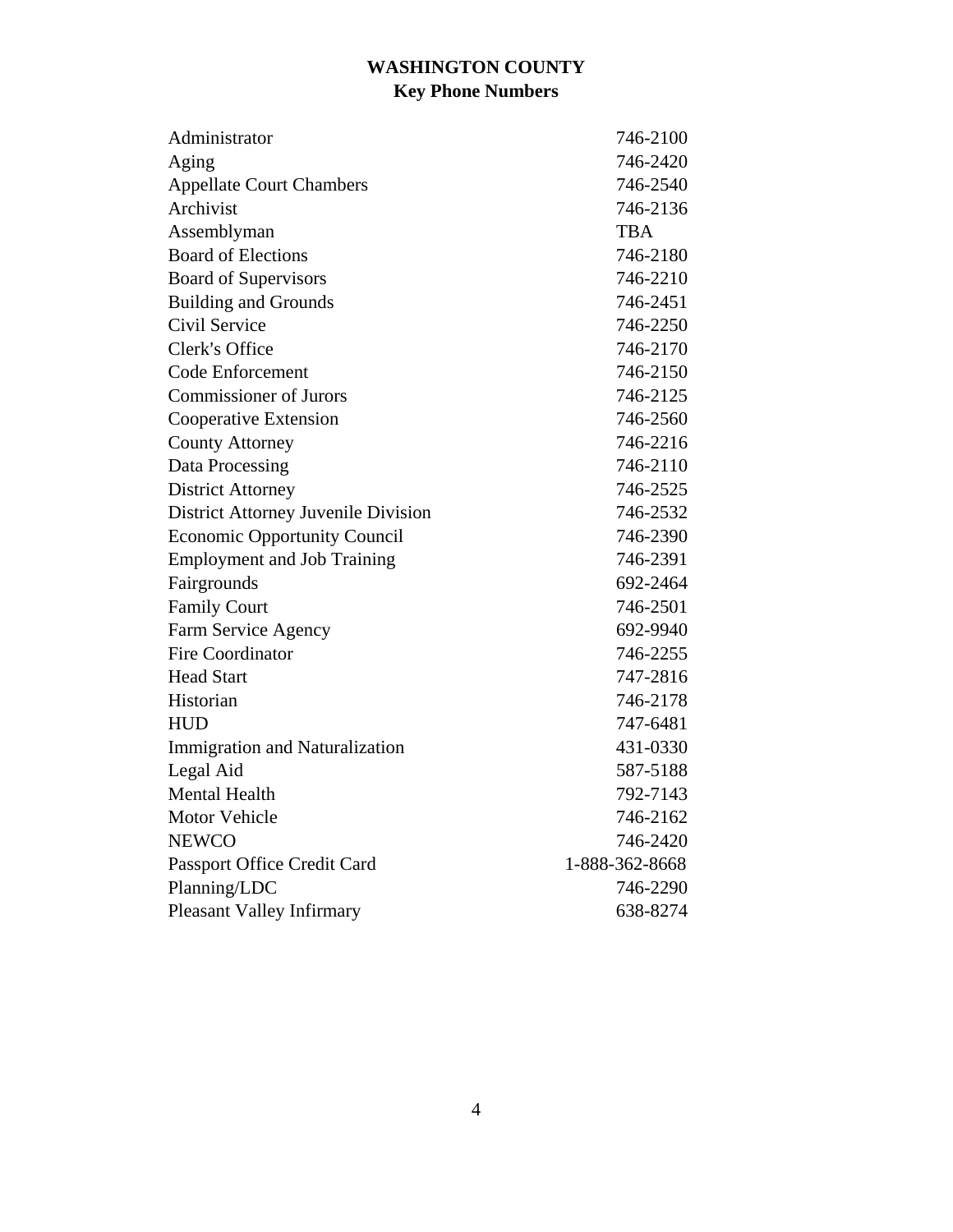#### **WASHINGTON COUNTY Key Phone Numbers (Continued)**

| Pre-Trial                            | 746-2326 |
|--------------------------------------|----------|
| <b>Probation Department</b>          | 746-2260 |
| <b>Public Defender</b>               | 747-2403 |
| <b>Public Health Nursing Service</b> | 746-2400 |
| <b>Public Safety</b>                 | 746-7520 |
| <b>Public Works</b>                  | 746-2440 |
| <b>Purchasing Coordinator</b>        | 746-2103 |
| <b>Real Property Tax Service</b>     | 746-2130 |
| <b>Rural Development</b>             | 692-9940 |
| Sewer District #2                    | 747-6967 |
| Sheriff's Office-Civil Office        | 746-2477 |
| Sheriff's Office-Jail                | 746-2476 |
| Sheriff's Office – Pistol            | 746-2475 |
| <b>Social Services</b>               | 746-2300 |
| Soil & Water Conservation            | 746-2445 |
| SPCA Inc.                            | 798-3500 |
| Supreme & County Court Clerk         | 746-2521 |
| <b>Surrogate Court Clerk</b>         | 746-2545 |
| <b>Treasurer's Office</b>            | 746-2220 |
| Veterans' Service Agency             | 746-2470 |
| Warren/Washington Counties IDA       | 792-1312 |
| Washington Co. Historical Society    | 747-9108 |
| Wash. Co. Local Development Corp.    | 746-2292 |
| Weights & Measurers                  | 746-2254 |
| <b>WIC Program</b>                   | 746-2460 |
| <b>Worker's Compensation</b>         | 746-2185 |
| <b>Youth Bureau</b>                  | 746-2330 |
|                                      |          |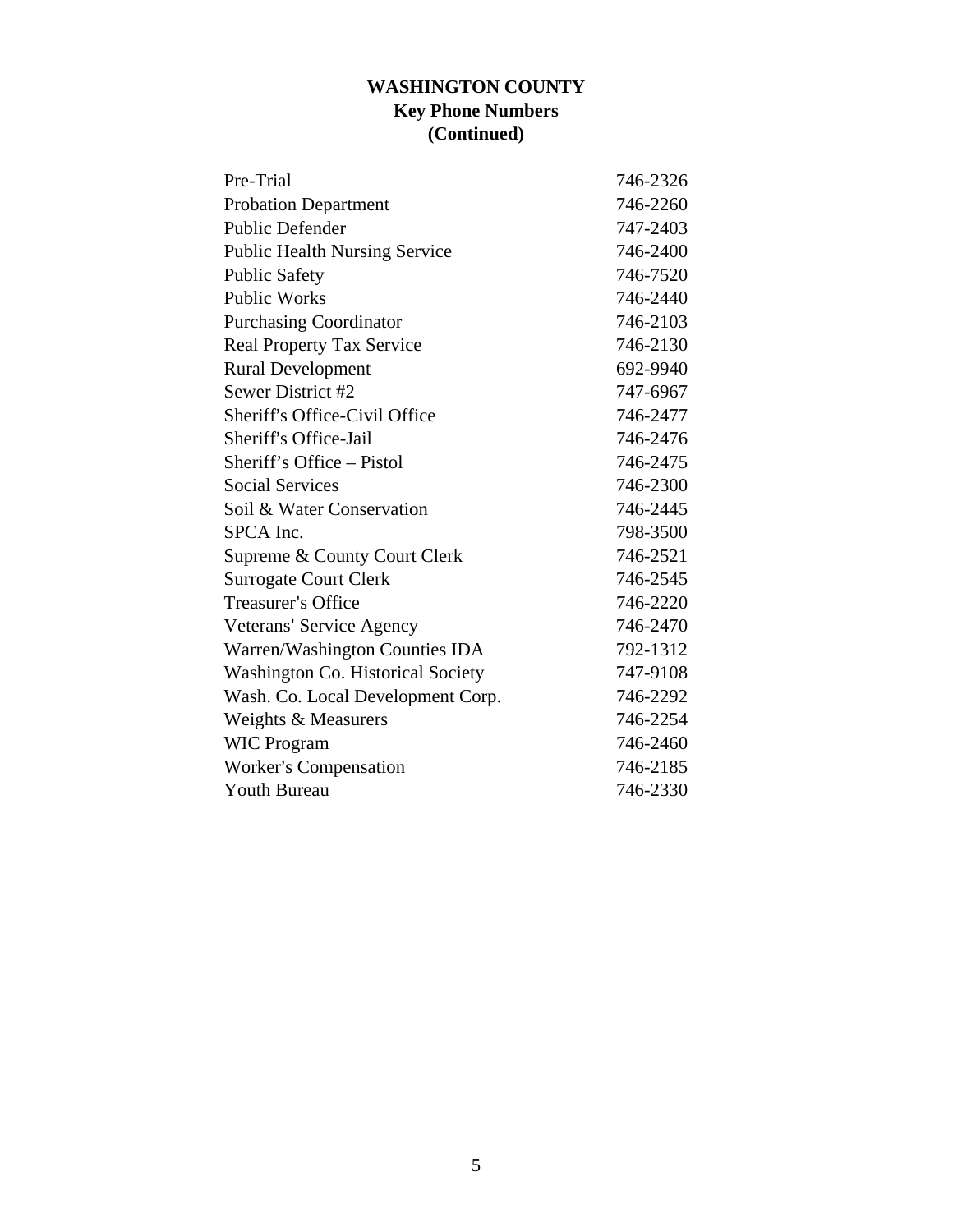#### **REPRESENTATIVES**

| Hon. Stan Pritzker                           | <b>Supreme Court Justice</b><br><b>Fourth Judicial District</b><br>Tel. 746-2507 Washington County Courthouse,<br>383 Broadway Fort Edward 12828                                                                                                                    |
|----------------------------------------------|---------------------------------------------------------------------------------------------------------------------------------------------------------------------------------------------------------------------------------------------------------------------|
| Hon. Kelly McKeighan<br><b>TBA</b>           | <b>County Judges</b><br>Tel. 746-2512, Washington County Courthouse,<br>383 Broadway, Bldg. C, Fort Edward 12828<br><b>Washington County Courthouse,</b><br>383 Broadway, Bldg. C, Fort Edward 12828                                                                |
| Hon. William Owens<br>Also:                  | <b>Representatives in Congress</b><br>21 <sup>st</sup> Congressional District<br>Tel. 518-743-0964<br>Fax: 518-743-1391<br>136 Glen Street, Glens Falls 12801<br>Tel: 202-225-4611<br>Fax: 202-226-0621<br>405 Cannon House Office Bldg<br>Washington DC 20515-3223 |
| Hon. Charles E. Schumer                      | <b>United States Senators</b><br>Leo W. O'Brien Federal Bldg., Albany 12207<br>Tel. 518 431-4070 Fax: 518 431-4076                                                                                                                                                  |
| Also:<br>Hon. Kirsten Gillibrand<br>Also:    | Tel. 1 (202) 224-6542, 313 Hart Senate Office Bldg,<br>Washington DC 20510<br>Leo W. O'Brien Federal Bldg., Albany 12207<br>518 431-0120, Fax: 518 431-0128<br>Tel. 1 (202) 224-4451, 478 RussellWashington DC 205                                                  |
| Hon. Elizabeth OC Little<br>District Office: | <b>State Senator - 45<sup>th</sup> District</b><br>506 Legislative Office Bldg.<br>Albany NY 12247<br>518 455-2811<br>5 Warren St<br>Glens Falls, NY 12801<br>Tel. 743-0968<br>Fax: 743-0336                                                                        |
|                                              | E-mail: little@Senate.State.nys.us                                                                                                                                                                                                                                  |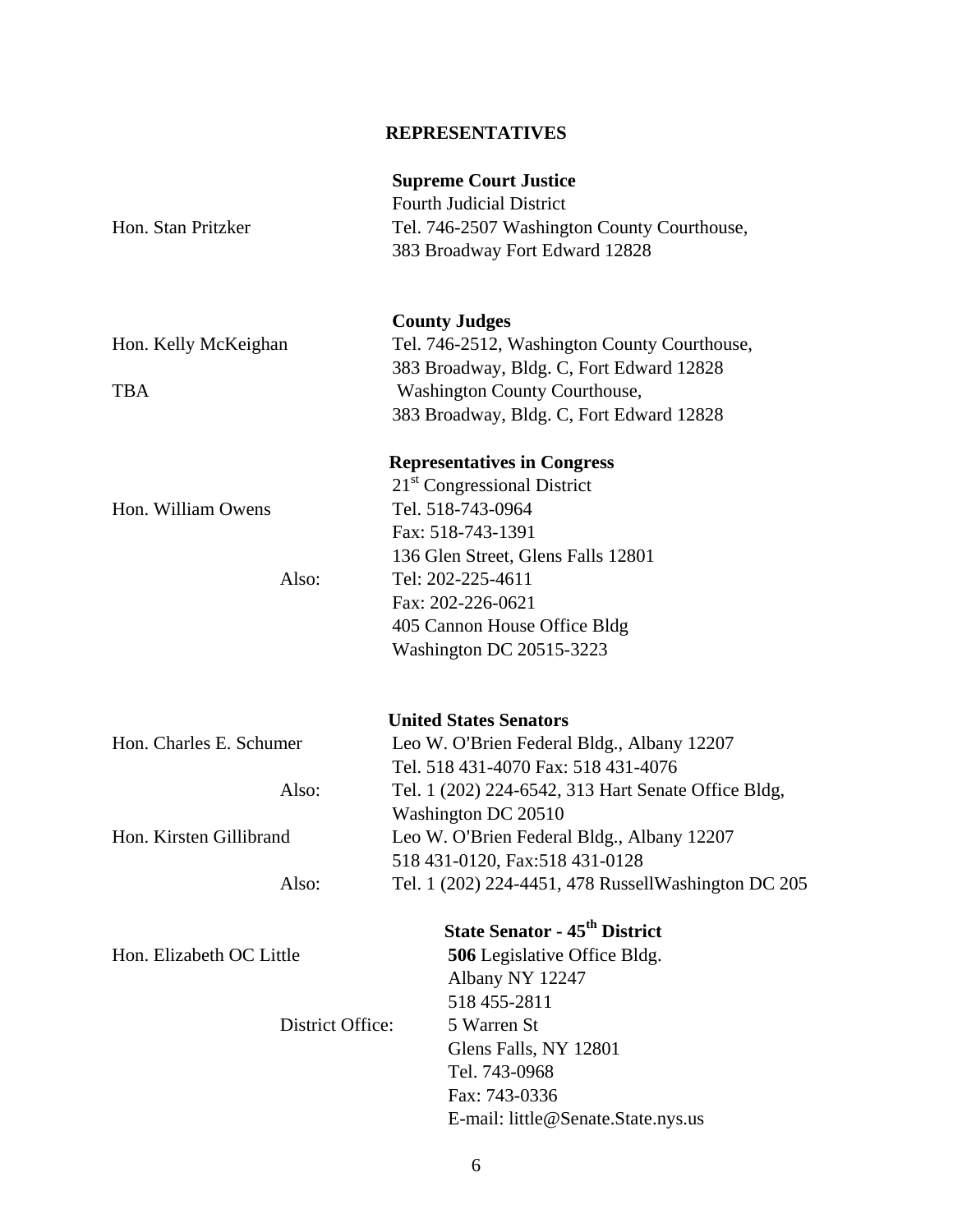#### **State Senator 43rd District**

Hon. Kathleen A Marchione 188 State St

 Legislative Room 306 Albany 12247 Tel. 455-2381 Fax 426-6985

 Also: 2 Halfmoon Town Plaza Halfmoon 12065 Tel: 371-2751 Tel: 371-2753

#### **Members of Assembly**  107<sup>th</sup> District

Hon. Steven Mclaughlin Tel: 518-272-6149 Fax: 518-272-6313 258 Hoosick St Suite 109 Troy, NY 12180

> Also: Tel 518-455-5777 Legislative Room 533 Albany, NY 12248

> > **113th District**  TBA

### **114th District**

Hon. Daniel Stec Tel: 518-792-4546

 140 Glen St Glens Falls NY 12801

### Also: Tel: 518-455-5565 Lesgislative Room 940 Albany, NY 12248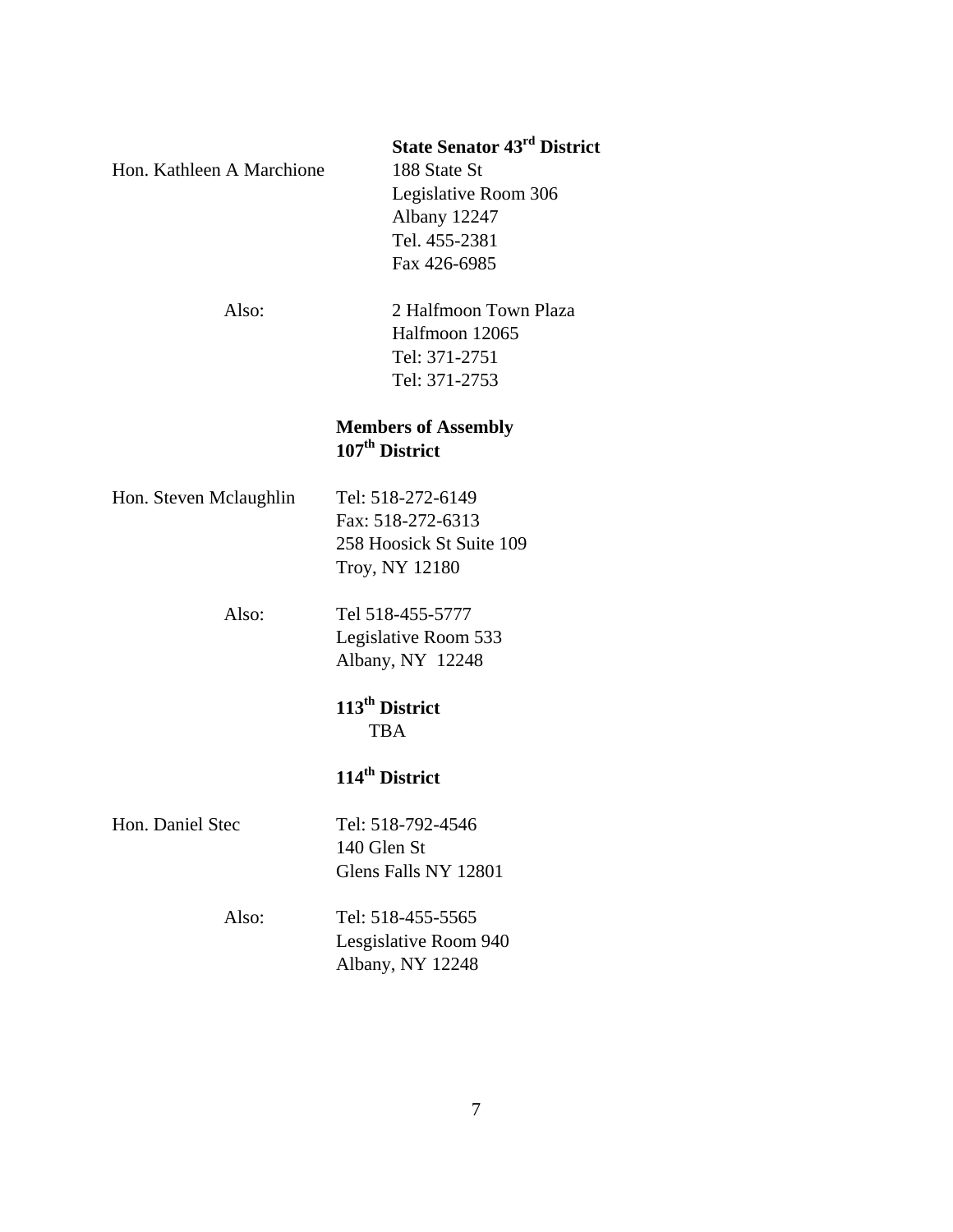#### **COUNTY OFFICERS**

Administrator **Kevin G. Hayes** Kevin G. Hayes Archivist Dennis Lowery Budget Officer Brian Campbell Buildings & Grounds/Parks & Recreation **Harrison Steves**, Superintendent Code Enforcement David Armando, Administrator Commissioners of Elections Leslie Allen

Commissioner of Jurors Chris Boucher Coroners James Gariepy

Court Clerks:

Supreme & County Court Tricia Robarge Surrogate Barbara Smith

#### Directors:

Data Processing Karen Pratt Economic Development Coordinator Laura Oswald Mental Health Robert York Office for the Aging Gina Cantanucci-Mitchell Personnel/Civil Service Melissa Moultrop Planning Chris DeBolt Probation **Anthony White** Public Health **Public Hunting Patricia** Hunt Real Property Tax Service Laura Chadwick Social Services Tammy DeLorme Veterans Affairs Sam Hall Washington Co. Local Development Corp Deanna Derway Wash. Co. Sewer District #2 Joseph Brilling Weights & Measures Bill Adamson Youth Bureau Michael Gray District Attorney J Anthony Jordan Assistants Christian Morris

Deputies Gary Evens

Jeffrey Curtis Edward S Parsons III Ruth Scribner Tracy Snell County Attorney Roger A. Wickes, County Attorney Daniel S. Martindale, Deputy County Attorney County Clerk Dona J Crandall, Clerk Dona J Crandall, Clerk Stephanie Lemery, Deputy Clerk County Historian Dona J Crandall Loretta Bates, Deputy Historian

Family Court Jo Doll

 Devin Anderson Sara Fischer Brandon Rathbun Department of Public Safety William Cook, Director Jonathan Pease, Dep. Director Fire Coordinator **Raymond Rathbun** John Santa Croce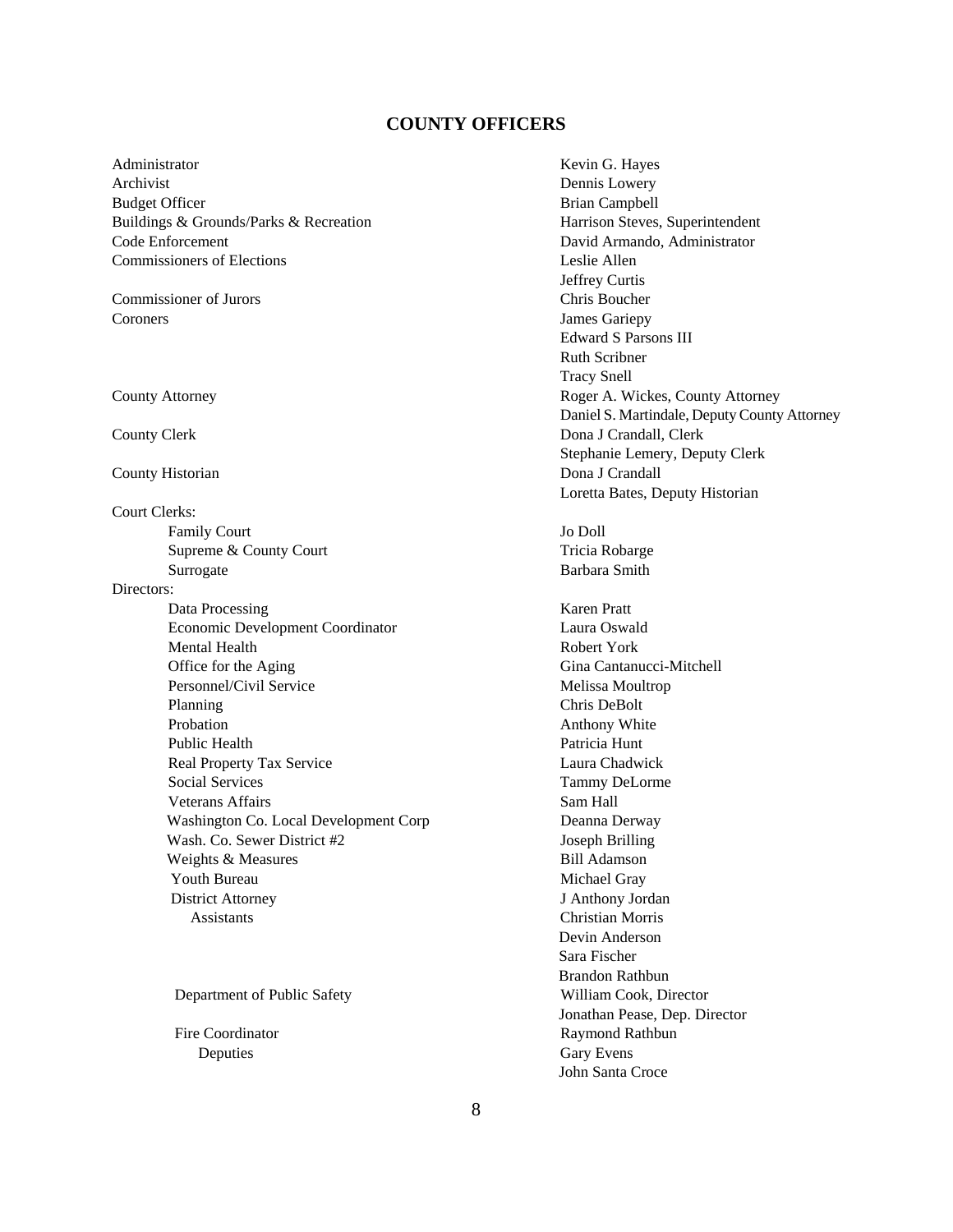Fire Investigators Kevin Shepard

 Emergency Medical Services Coordinator Bruce Mason Deputy Emergency Medical Services Coordinator Paul Zinn **STOP D.W.I.** John Winchell, Coordinator

Judges Kelly McKeighan Public Defender **Michael Mecure** Michael Mecure

Stars Legal Advocate **Rebecca Evanski** Public Works **Richard Wilson, Supt. Richard Wilson, Supt.** Purchasing Coordinator Robert Buck Safety Officer Phil Spiezio Sheriff Jeffrey Murphy

Soil Conservation District Board John Rieger, Chairman

Treasurer Albert Nolette

 Floyd Pratt Rae Davis Jr. John Aiken Craig Bascue Scott Lufkin

Probation Department Anthony White, Director Elan Cherney Barry Jones Thomas Cioffi Scott Keller Martin McGuinness Andrew Proler Nathanial White Public Defender Administrator Marie DeCarlo-Drost John Winchell, Undersheriff Social Services Tammy DeLorme, Commissioner Karen Baker, Dir. Of Adm. Serv. Holly Rapp, Dir. Of Income Maint. James Lindsay Richard Conklin John Dickinson Sara Idleman Traffic Safety Board **Jeffrey Murphy, Chairman** Rebecca Raymond, Deputy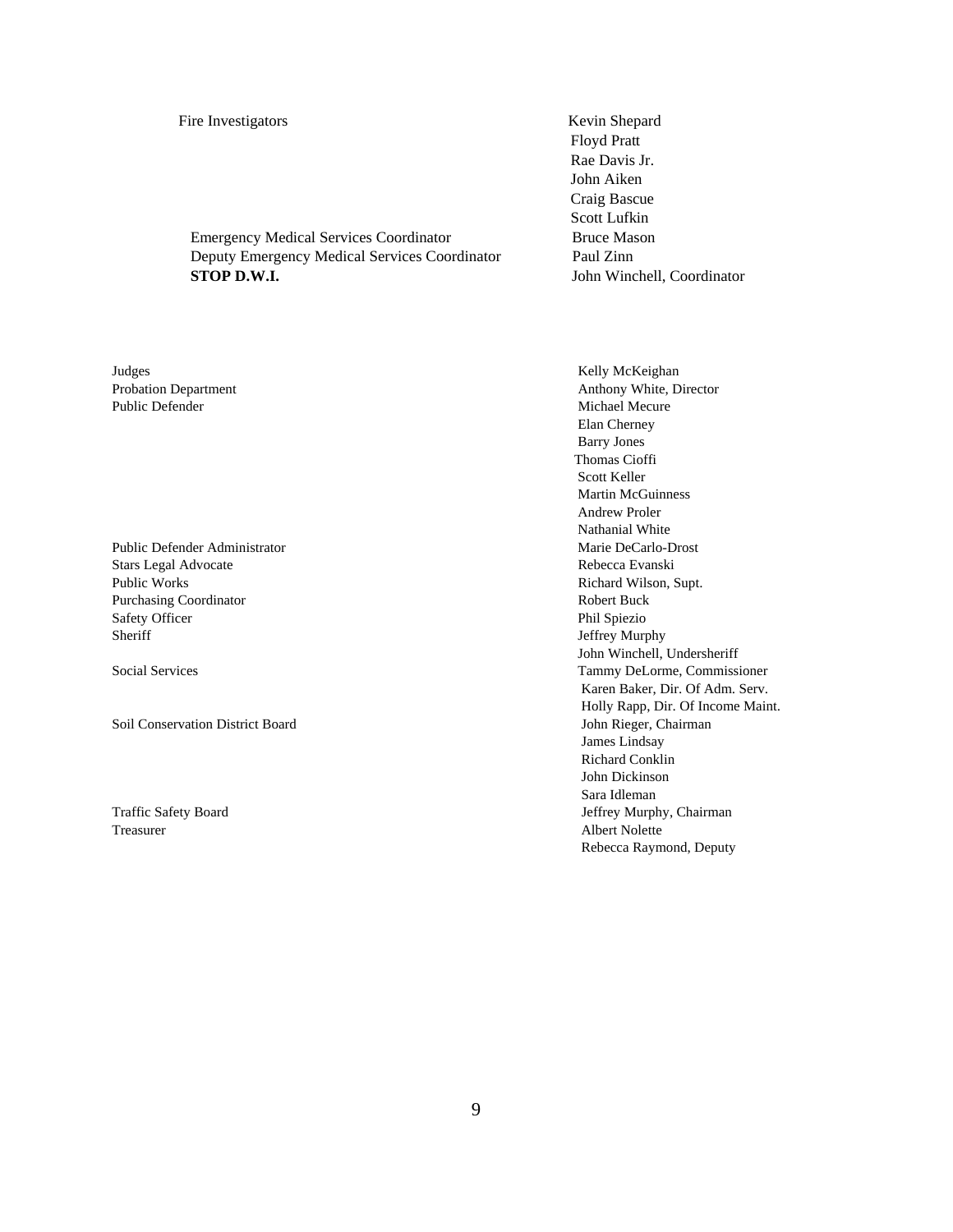#### **BOARD OF SUPERVISORS**

Chairman James T. Lindsay, Crowley Rd Hudson Falls, 12839 Vice-Chairman John R. LaPointe, PO Box 85, Putnam Station, 12861 Clerk Debbie R. Prehoda Deputy Clerk Sandra J. Huffer

#### **SUPERVISORS**

| Argyle             | Robert Henke, 4723 State Rte. 40, Argyle 12809      |
|--------------------|-----------------------------------------------------|
| Cambridge          | Cassie Fedler 237 Petteys Rd Greenwich 12834        |
| Dresden            | George D Gang 81 Lake Rd Whitehall 12887            |
| Easton             | Daniel B Shaw 167 Windy Hill Rd Greenwich 12834     |
| Fort Ann           | Darlene Dumas PO Box 314, Fort Ann 12827            |
| Fort Edward        | Mitchell Suprenant, 118 Broadway, Fort Edward 12828 |
| Granville          | Matthew Hicks Granville, NY 12832                   |
| Greenwich          | Sara Idleman 2 Academy St, Greenwich 12834          |
| Hampton            | David O'Brien 33 Dailey Way, Hampton 12837          |
| Hartford           | Dana "Ted" Haff PO Box 214 Hartford 12827           |
| Hebron             | Brian Campbell, N Hebron Rd., Granville 12832       |
| Jackson            | Alan R. Brown, 28 Main St., Greenwich 12834         |
| Kingsbury          | James T. Lindsay, Crowley Rd., Hudson Falls 12839   |
| Putnam             | John R. LaPointe, 109 Co Rte. 2, Putnam 12861       |
| Salem              | Seth Pitts 214 Main St. Salem 12865                 |
| <b>White Creek</b> | Robert E. Shay, 5 Madison Ave., Cambridge 12816     |
| Whitehall          | George Armstrong 161 Wade Rd, Whitehall 12887       |
|                    |                                                     |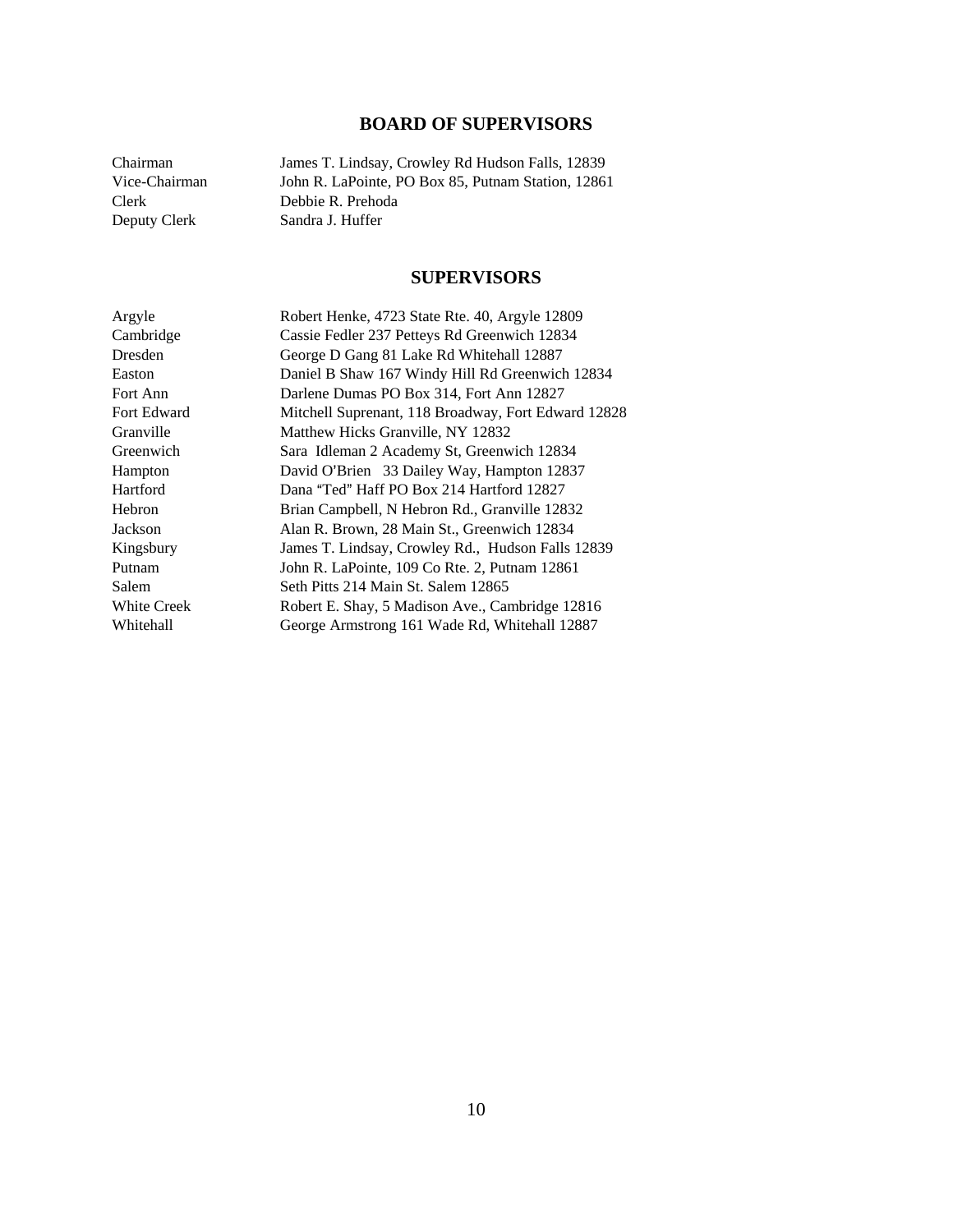#### **TOWN OF ARGYLE**

| <b>Name</b>           | <b>Title of Office</b>                                              | <b>Address</b> |
|-----------------------|---------------------------------------------------------------------|----------------|
|                       | <b>Supervisor</b>                                                   |                |
| Robert Henke          | Tel. 638-8681 ext 12, Municipal Bldg, 41 Main St., Argyle 12809     |                |
|                       | <b>Town Clerk</b>                                                   |                |
| Shelley McKernon      | Tel. 638-8681 ext 10, Municipal Building, 41 Main St., Argyle 12809 |                |
|                       | <b>Deputy Town Clerk</b>                                            |                |
| Renee Montero Kober   | Argyle 12809                                                        |                |
|                       | <b>Town Justices</b>                                                |                |
| Robert Buck           | State Rte. 40, Argyle 12809                                         |                |
|                       | <b>Court Clerk</b>                                                  |                |
| Debra Newsome         | Tel. 638-8681 ext 10, Municipal Building, 41 Main St., Argyle 12809 |                |
|                       | <b>Town Council</b>                                                 |                |
| <b>Timothy Healey</b> | 641 Coot Hill Rd, Argyle 12809                                      |                |
| <b>Richard Ayers</b>  | 125 County Rte. 45 Argyle 12809                                     |                |
| Duane Flower          | Coach Rd, Argyle 12809                                              |                |
| Patrick Sullivan      | County Rte 44, Argyle 12809                                         |                |
|                       | <b>Assessor</b>                                                     |                |
| Roseanne Lemery       | Tel. 638-8681 ext 11, Municipal Building, 41 Main St., Argyle 12809 |                |
|                       | <b>Tax Collector</b>                                                |                |
| Shelley McKernon      | Tel. 638-8681 ext 10, Municipal Building, 41 Main St., Argyle 12809 |                |
|                       | <b>Superintendent of Highways</b>                                   |                |
| Robert Humiston       | Tel. 638-8210, Rte. 40, Argyle 12809                                |                |
|                       | <b>Town Historian</b>                                               |                |
| Susan Brennan         | Tel. 638-8308, 69 Brennan Rd., Argyle 12809                         |                |
|                       | <b>Registrar of Vital Statistics</b>                                |                |
| Shelley McKernon      | Tel. 638-8681 ext 10, Municipal Building, 41 Main St., Argyle 1280  |                |
|                       |                                                                     |                |
|                       | <b>Animal Control Officer</b>                                       |                |
| Ed Holland            | Tel. 692-2840, PO Box 101, Cossayuna 12823                          |                |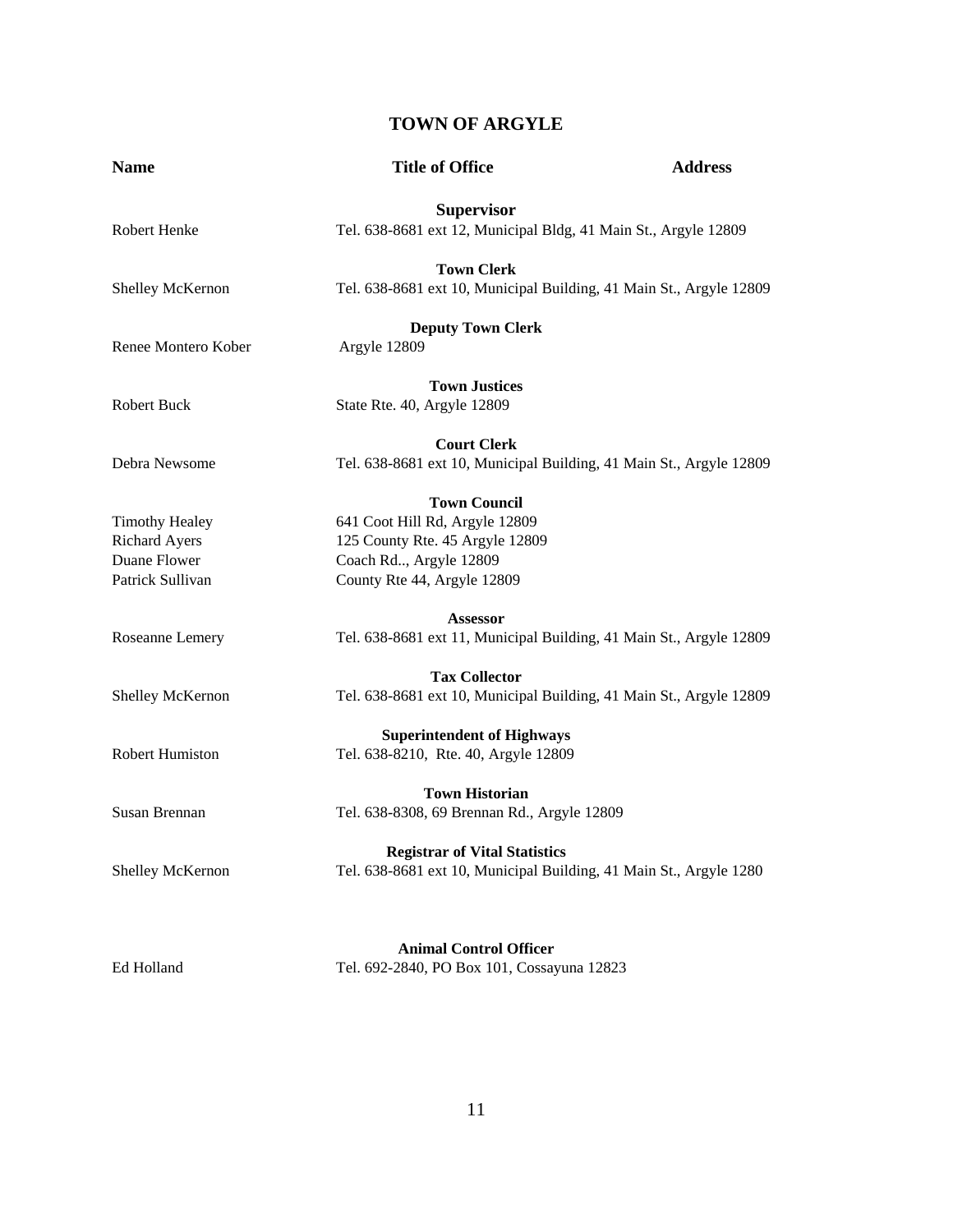#### **TOWN OF CAMBRIDGE**

|                            | <b>Supervisor</b>                                          |
|----------------------------|------------------------------------------------------------|
| Cassie Fedler              | Tel. 796-1877 237 Petteys Rd Greenwich 12834               |
|                            | <b>Town Clerk</b>                                          |
| <b>Heather Greenawalt</b>  | Tel. 677-3952 County Rte. 59, Cambridge 12816              |
|                            | <b>Deputy Town Clerk</b>                                   |
| Melissa Stannard           | Tel. 677-5532; 846 County Rte 59 Cambridge 12816           |
|                            | <b>Town Justice</b>                                        |
| Janet DeCarlo              | Tel. 692-2942; 58 Cambridge Battenville Rd Greenwich 12834 |
|                            | <b>Town Council</b>                                        |
| Robin McMurray             | 50 Cambridge-Battenville Rd. Greenwich, NY 12834           |
| Susan Herrington           | 515 Center Cambridge Rd, Cambridge, NY 12816               |
| Gerald Skiff               | 123 South Rd. Buskirk, NY 12028                            |
| Doug Ford                  | 132 Stevenson Rd. Greenwich, NY 12834                      |
|                            |                                                            |
|                            | <b>Sole Assessor</b>                                       |
| Rachael Holbrook           | Tel. 677-3952                                              |
|                            | <b>Collector</b>                                           |
| <b>Heather Greenawalt</b>  | Tel. 677-5532; 846 County Rte. 59, Cambridge 12816         |
|                            | <b>Superintendent of Highways</b>                          |
| Alan Davis                 | Tel. 677-3248 (G), 677-8003 (H), 571 Center Cambridge Rd   |
|                            | Cambridge, NY 12816                                        |
|                            | <b>Planning Board</b>                                      |
| Eric Pearson, Chairman     | Tel. 677-5031; 639 So Cambridge Rd., Johnsonville 12094    |
|                            |                                                            |
| Earl Horton, Vice-Chairman | Tel. 677-3116; 53 Horton Rd., Cambridge 12816              |
|                            | <b>Town Attorney</b>                                       |
| Joanne Monagan             | Tel. 677-5532                                              |
|                            | <b>Animal Control Officer</b>                              |
| Ed Holland                 | Tel. 692-2840; PO Box 101, Cossayuna 12823                 |
| Nancy Quell                | Tel. 692-2840; PO Box 101, Cossayuna 12823                 |
|                            | <b>Registrar of Vital Statistics</b>                       |
| <b>Heather Greenawalt</b>  | Tel. 677-5532; 846 County Rte. 59, Cambridge 12816         |
|                            | <b>Building Inspector</b>                                  |
| H. LaVerne Davis           | Tel. 677-2722; 949 Turnpike Rd., Cambri                    |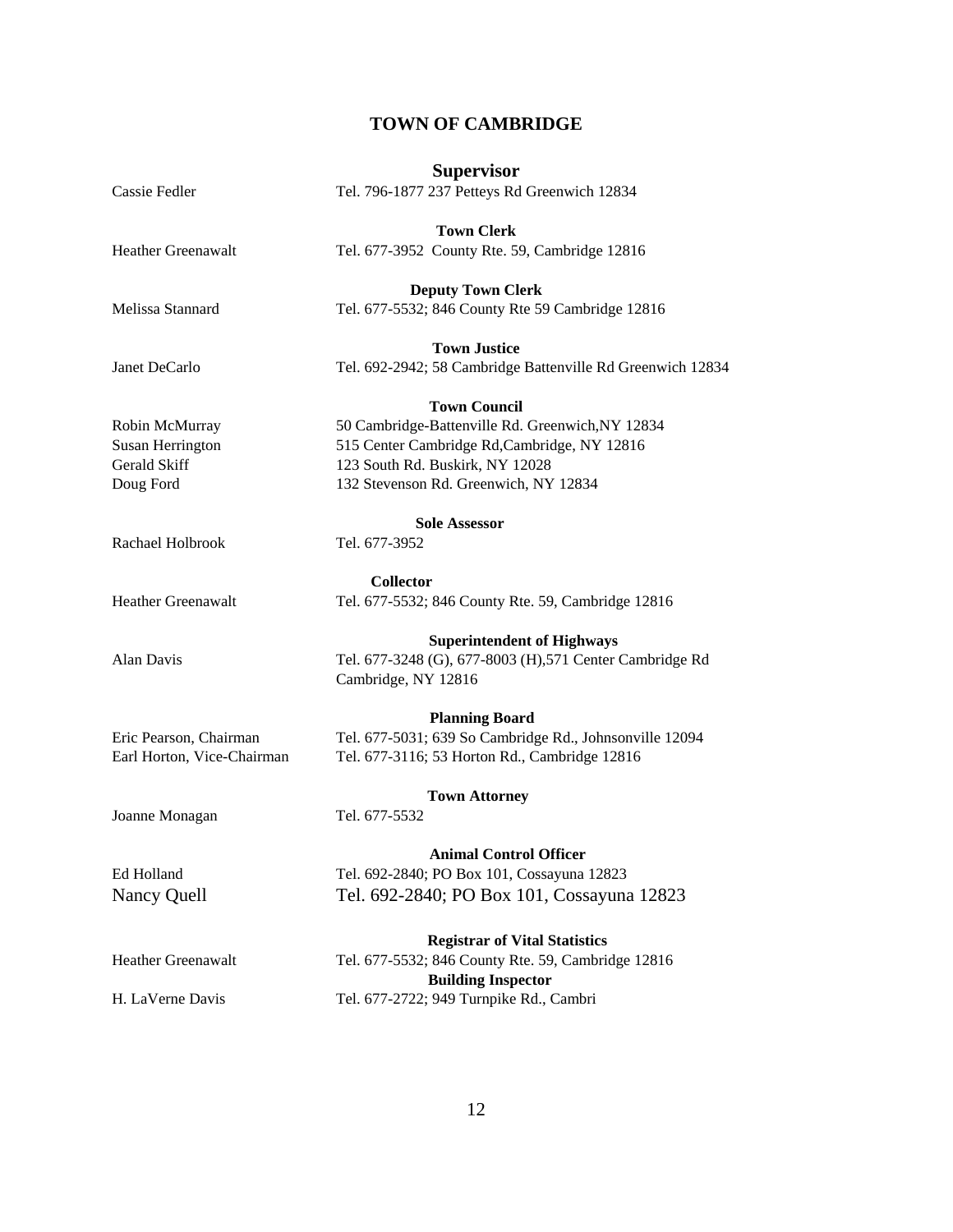#### **TOWN OF DRESDEN**

| <b>Name</b>          | <b>Title of Office</b>                                                        | <b>Address</b> |
|----------------------|-------------------------------------------------------------------------------|----------------|
| George D Gang        | <b>Supervisor</b><br>Tel. 499-0282 81 Lake Rd Whitehall 12887                 |                |
|                      | <b>Deputy Supervisor</b>                                                      |                |
| John Barber Jr       | Tel. 499-0633 49 Leclaire Rd Whitehall 12887                                  |                |
|                      | <b>Town Clerk/Collector</b>                                                   |                |
| Marcinda L Wilbur    | Tel. 499-1813 (Fax 499-2763), 1 Lillians Way, Clemons 12819                   |                |
|                      | <b>Deputy Town Clerk</b>                                                      |                |
| Allen Wilbur         | Tel. 499-1813 1 Lillians Way Clemons, 12819                                   |                |
|                      | <b>Town Justices</b>                                                          |                |
| Jack Eggleston       | Tel. 499-0950 49 Pike Brook Rd., Clemons 12819                                |                |
| Jared Eggleston      | Tel. 499-2537, 114 Pikebrook Rd., Clemons 12819                               |                |
|                      | <b>Town Council</b>                                                           |                |
| John Barber Jr       | Tel. 499-0633, 49 LeClaire Rd., Clemons 12819                                 |                |
| Allen Wilbur         | Tel. 499-1813, 1 Lillian Way Clemons, NY 12819                                |                |
| Patrick Greenough    | Tel. 499-1899 55 Crusher Hill Whitehall 12887                                 |                |
| <b>Edwin Raymond</b> | Tel. 321-0203 13887 State Rte 22 Whitehall 12887                              |                |
|                      | <b>Sole Assessor</b>                                                          |                |
| June Maniacek        | Tel. 798-5723, 28 Glenwood Ave, Glens Falls 12801                             |                |
|                      | <b>Superintendent of Highways</b>                                             |                |
| Richard E Hobus      | Tel. 499-2040/0951 (Fax 499-2763), 576 County Rte. 6, Clemons 12819           |                |
|                      | <b>Deputy Highway Superintendent</b>                                          |                |
| Jim Brown            | Tel. 499-2731 69 Dresden Rd. Clemons, 12819                                   |                |
|                      | <b>Town Attorney</b>                                                          |                |
|                      | McPhillips, Fitzgerald& Cullum Tel. 792-1174, 288 Glen St., Glens Falls 12801 |                |
|                      | <b>Town Historian</b>                                                         |                |
| Cathy Huntington     | Cty Rte 6, Clemons 12819                                                      |                |
|                      | <b>Sewer System Operator</b>                                                  |                |
| William Borden       | Tel. 499-2597, Lands End Rd., Huletts Landing 12841                           |                |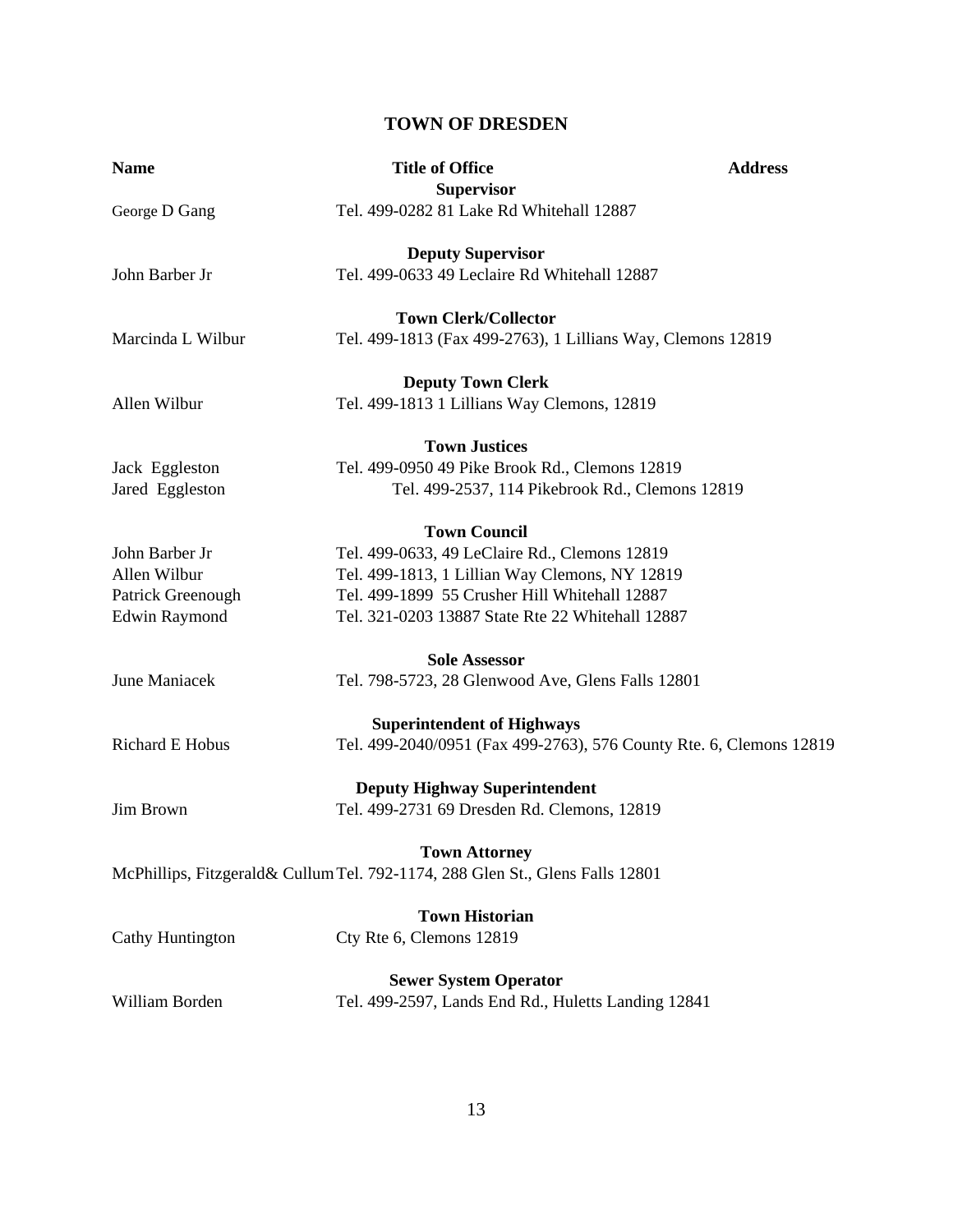#### **TOWN OF DRESDEN (Continued)**

| <b>Name</b>                          | <b>Title of Office</b>                         | <b>Address</b> |
|--------------------------------------|------------------------------------------------|----------------|
| <b>Registrar of Vital Statistics</b> |                                                |                |
| Marcinda Wilbur                      | Tel. 499-1813 1 Lillians Way Clemons, 12819    |                |
|                                      | <b>Deputy Registrar of Vital Statistics</b>    |                |
| Allen Wilbur                         | 1 Lillians Way Clemons 12819                   |                |
|                                      | <b>Animal Control Officer</b>                  |                |
| George Ferguson                      | Tel. 499-0298, Cell. 518 796-6917 Fax 499-1534 |                |
|                                      | 207 Cross Rd. Clemons, NY 12819                |                |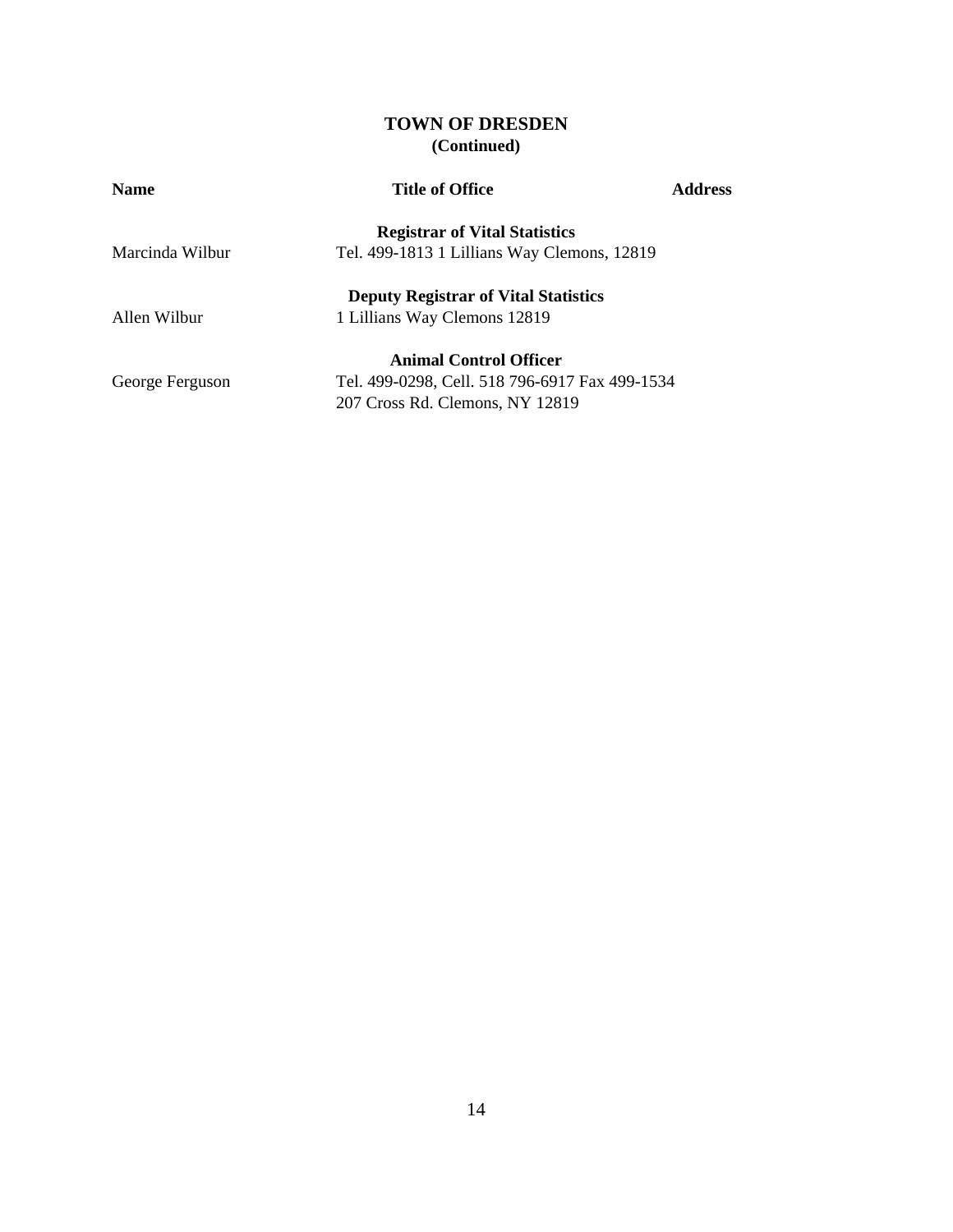#### **TOWN OF EASTON**

|                                           | <b>Supervisor</b>                                      |
|-------------------------------------------|--------------------------------------------------------|
| Daniel B Shaw                             | Tel. 695-4677 167 Windy Hill Rd Greenwich 12834        |
|                                           | <b>Deputy Supervisor</b>                               |
| Curtis Taylor                             | 920 Beadle Hill Rd; Valley Falls 12185                 |
|                                           |                                                        |
|                                           | <b>Town Clerk</b>                                      |
| <b>Sharon Archambeault</b>                | Tel. 692-2678 (O), 1071 State Rte. 40, Greenwich 12834 |
|                                           | <b>Deputy Town Clerk</b>                               |
| <b>Sheryl Stewart</b>                     | 1071 State Rte 40, Greenwich 12834                     |
|                                           | <b>Town Justice</b>                                    |
| Janet DeCarlo                             | 58 Cambridge Battenville Rd Greenwich 12834            |
|                                           |                                                        |
|                                           | <b>Town Council</b>                                    |
| <b>Steve Mueller</b>                      | Rte 132 Greenwich 12834                                |
| Curtis B Taylor                           | 920 Beadle Hill Rd, Valley Falls 12185                 |
| <b>Tom Skiff</b>                          | 679 Meeting House Rd Valley Falls 12185                |
| Keith Peregrim                            | 1826 State Rte. 40, Greenwich 12834                    |
|                                           |                                                        |
|                                           | Assessors                                              |
| <b>Holly Couse</b><br><b>Allen Curtis</b> | 312 Windy Hill Rd Greenwich 12834                      |
| John Violette                             | 3129 County Rte. 74 Greenwich 12834                    |
|                                           | 3090 County Rte. 113 Greenwich 12834                   |
|                                           | <b>Collector</b>                                       |
| <b>Sharon Archambeault</b>                | 1071 State Rte. 40, Greenwich 12834                    |
|                                           | <b>Superintendent of Highways</b>                      |
| <b>Fred Brock</b>                         | Tel. 692-0029 (G), 1069 State Rte. 40 Greenwich 12834  |
|                                           | Dog Control Officer                                    |
| Ed Holland                                | Tel. 692-2840, PO Box 101, Cossayuna 12823             |
| Nancy Quell                               | Tel. 692-2840, PO Box 101, Cossayuna 12823             |
|                                           |                                                        |
|                                           | <b>Town Historian</b>                                  |
| <b>Earline Houser</b>                     | 1482 State Rte. 40 Greenwich 12834                     |
|                                           | <b>Registrar of Vital Statistics</b>                   |
| <b>Sharon Archambeault</b>                | 1071 State Rte. 40, Greenwich 12834                    |
|                                           |                                                        |
|                                           | <b>Building Inspector</b>                              |
| H LaVerne Davis                           | 949 Turnpike Rd. Cambridge 12816                       |
|                                           | <b>Youth Commission Director</b>                       |
| <b>Sarah Moses</b>                        | 272 McGowan Rd. Schaghticoke 12154                     |
|                                           | 15                                                     |
|                                           |                                                        |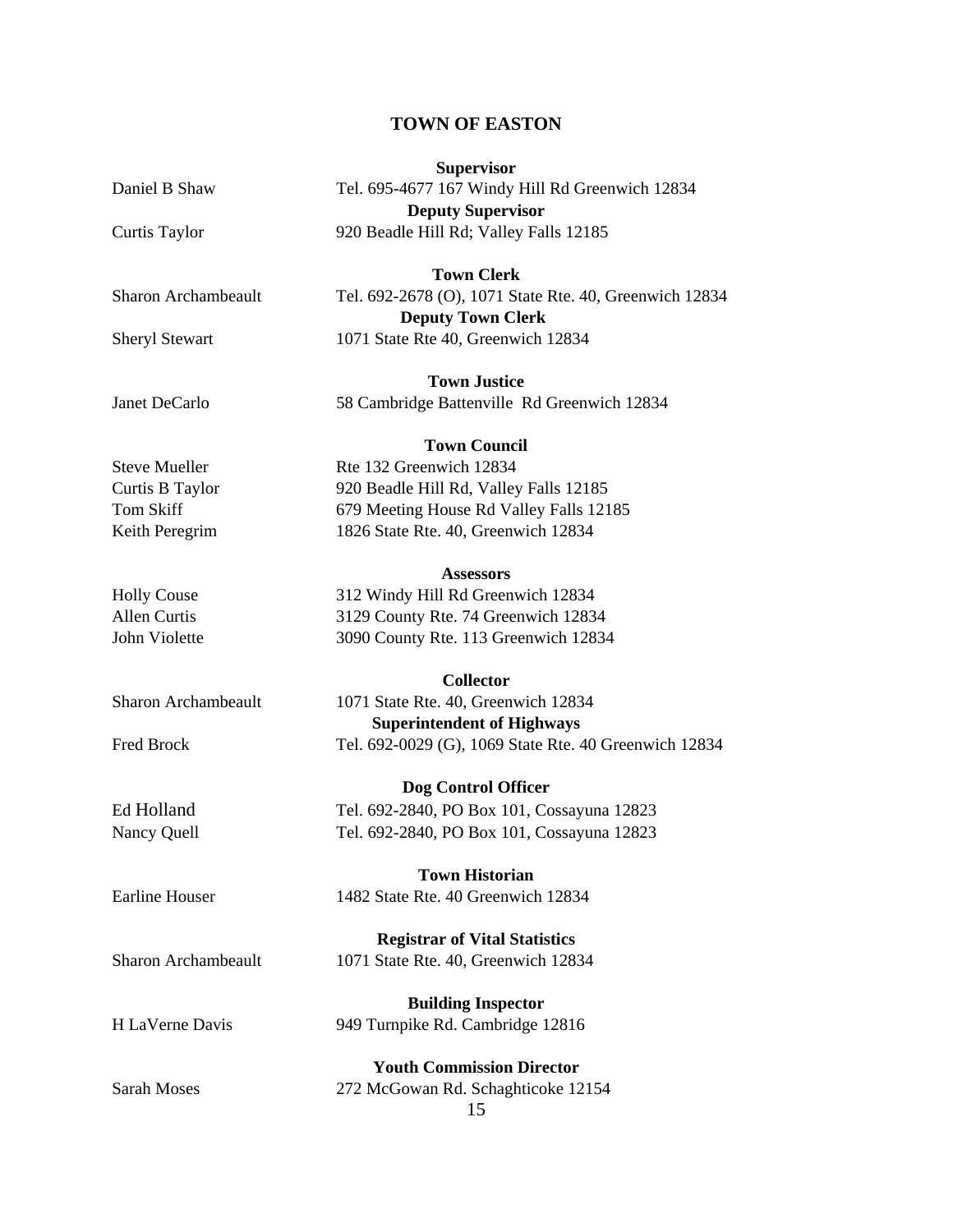#### **TOWN OF FORT ANN**

| <b>Name</b>                                                                  | <b>Title of Office</b>                                                                                                                                                                                                 | <b>Address</b> |
|------------------------------------------------------------------------------|------------------------------------------------------------------------------------------------------------------------------------------------------------------------------------------------------------------------|----------------|
| Darlene Dumas                                                                | <b>Supervisor</b><br>Tel. 793-4264 PO Box 314, Fort Ann, 12827                                                                                                                                                         |                |
| <b>Barbara Winchell</b>                                                      | <b>Town Clerk</b><br>Tel. 639-8929 Fax: 639-4209 townclerkfortann@gmail.com<br>PO Box 314 Fort Ann 12827                                                                                                               |                |
| James Richardson                                                             | <b>Town Justice</b><br>Tel. *639-4088 Fax: *639-8665, e-mail: bburch@nyscourts.gov, PO Box 295,<br>Fort Ann 12827                                                                                                      |                |
| Gretchen Stark<br><b>Howard Denison</b><br>Deborah Witherell<br>Floyd Varney | <b>Town Council</b><br>Tel. 793-0990 364 Hadlock Pond Rd, Fort Ann 12827<br>Tel. 361-3240 12 Burquist Rd Ft Ann 12827<br>Tel. 639-4039 505 Clay Hill Rd Ft. Ann 12827<br>Tel. 792-0593 81 Hadlock Pond Rd Ft Ann 12827 |                |
| Mary Ellen Hill-Pierce                                                       | <b>Sole Assessor</b><br>Tel. 639-4269, Fax: 639-4209, e-mail: assessor@fortann.us, PO Box 314,<br>Fort Ann 12827                                                                                                       |                |
| Donna Klein                                                                  | <b>Tax Collector</b><br>Tel. 639-8929, Fax: 639-4209, e-mail: donna.fortann@gmail.com<br>Fort Ann 12827 (after 03/2009)                                                                                                |                |
| Paul Winchell                                                                | <b>Superintendent of Highways</b><br>Tel./Fax 639-8950, PO Box 314 Fort Ann 12827                                                                                                                                      |                |
|                                                                              | <b>Town Attorney</b>                                                                                                                                                                                                   |                |
| <b>TBA</b><br>David Foote, M. D.                                             | <b>Health Officer</b><br>Fort Ann 12827                                                                                                                                                                                |                |
| Virginia Parrott                                                             | <b>Town Historian</b><br>Tel. 639-5375, 1133 Co. Rte. 16, Fort Ann 12827                                                                                                                                               |                |
| Virginia Parrott                                                             | <b>Registrar of Vital Statistics</b><br>Tel. 639-5375, 1133 Co. Rte. 16, Fort Ann 12827                                                                                                                                |                |
| Nancy Quell/Ed Holland                                                       | Dog Control<br>Tel. 692-2840 Safe Haven Boarding, 1097 North Rd., Greenwich 12834                                                                                                                                      |                |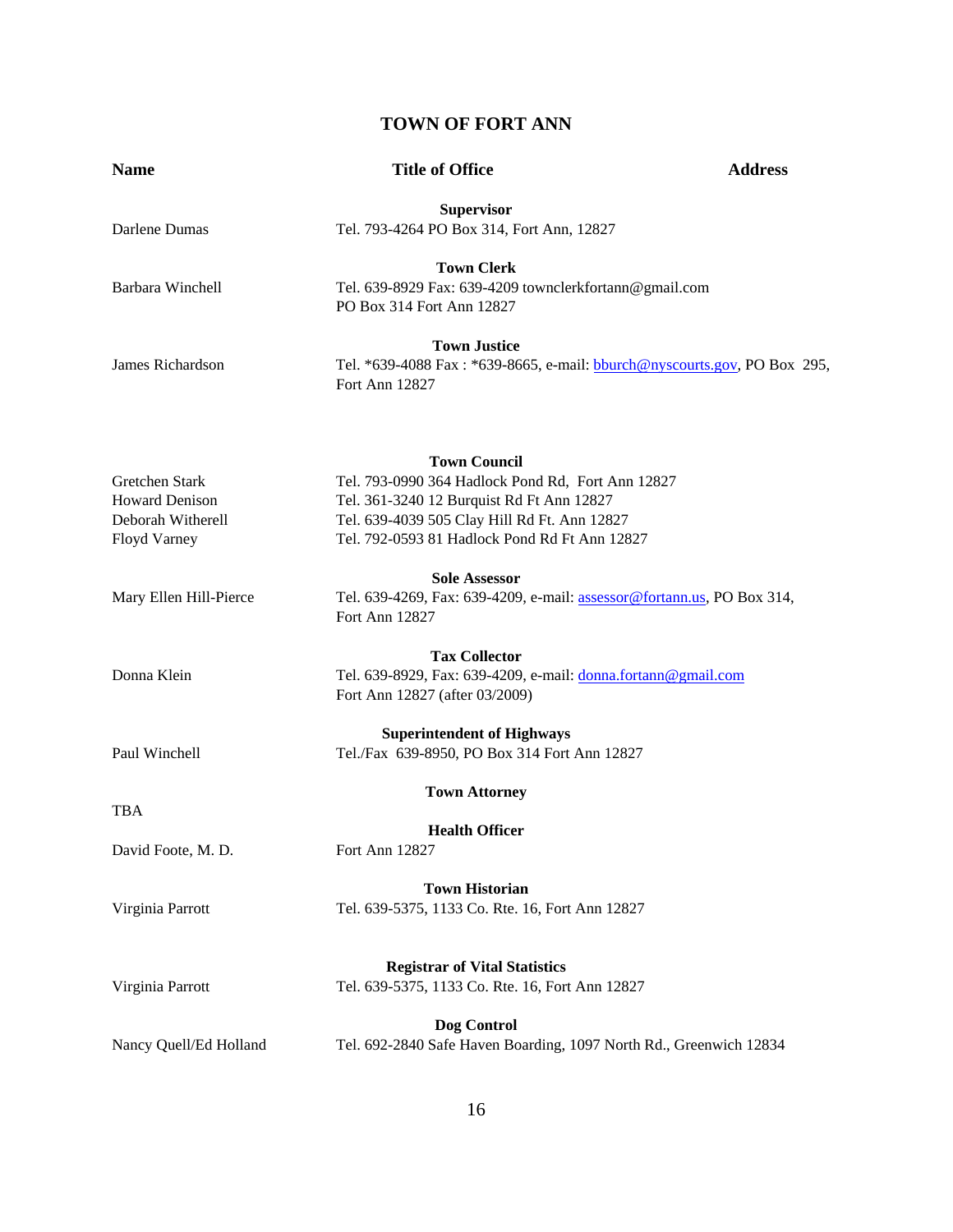#### **TOWN OF FORT EDWARD**

| <b>Name</b>            | <b>Title of Office</b>                                                  | <b>Address</b> |
|------------------------|-------------------------------------------------------------------------|----------------|
|                        | <b>Supervisor</b>                                                       |                |
| Mitchell Suprenant     | Tel. 747-6563 (O), 118 Broadway, Fort Edward 12828<br><b>Town Clerk</b> |                |
| Aimee Mahoney          | Tel. 747-5212, 118 Broadway, Fort Edward 12828                          |                |
|                        | <b>Deputy Town Clerk</b>                                                |                |
| Elizabeth O'Leary      | 118 Broadway, Fort Edward 12828                                         |                |
|                        | <b>Town Justice</b>                                                     |                |
| Joseph Malvuccio       | 118 Broadway, Fort Edward 12828                                         |                |
|                        | <b>Town Council</b>                                                     |                |
| <b>Richard Mercier</b> | 35 Frederick Dr, Fort Edward 12828                                      |                |
| <b>Timothy Fisher</b>  | 17 Case St., Fort Edward 12828                                          |                |
| Terry Middleton        | 2058 State Rte. 4, Fort Edward 12828                                    |                |
| Neal Orsini            | 67 Broadway, Fort Edward 12828                                          |                |
|                        | <b>Acting Sole Assessor</b>                                             |                |
| Roseanne Lemery        | 118 Broadway, Fort Edward 12828                                         |                |
|                        | <b>Collector</b>                                                        |                |
| Aimee Mahoney          | 118 Broadway, PO Box 127, Fort Edward 12828                             |                |
|                        | <b>Superintendent of Highways</b>                                       |                |
| Brian Brockway         | 118 Broadway, PO Box 127, Fort Edward 12828                             |                |
|                        | <b>Deputy Superintendent of Highways</b>                                |                |
| Frank Colvin           | PO Box 127, Fort Edward 12828                                           |                |
|                        | <b>Town Attorney</b>                                                    |                |
| Mary Ellen Stockwell   | 118 Broadway PO box 127, Fort Edward, NY 12828                          |                |
|                        | <b>Animal Control</b>                                                   |                |
| Ed Holland             | Tel. 692-2840 PO Box 101, Cossayuna 12823                               |                |
| Nancy Quell            | Tel. 692-2840, PO Box 101, Cossayuna 12823                              |                |
|                        |                                                                         |                |
|                        | <b>Town Historian</b>                                                   |                |
| R. Paul McCarty        | 85 Broadway, Fort Edward 12828                                          |                |
|                        | <b>Registrar of Vital Statistics</b>                                    |                |
| Aimee Mahoney          | 118 Broadway, PO Box 127, Fort Edward 12828                             |                |
|                        | <b>Supervisor's Clerk</b>                                               |                |
| Peter Ives             | 118 Broadway, PO Box 127, Fort Edward 12828                             |                |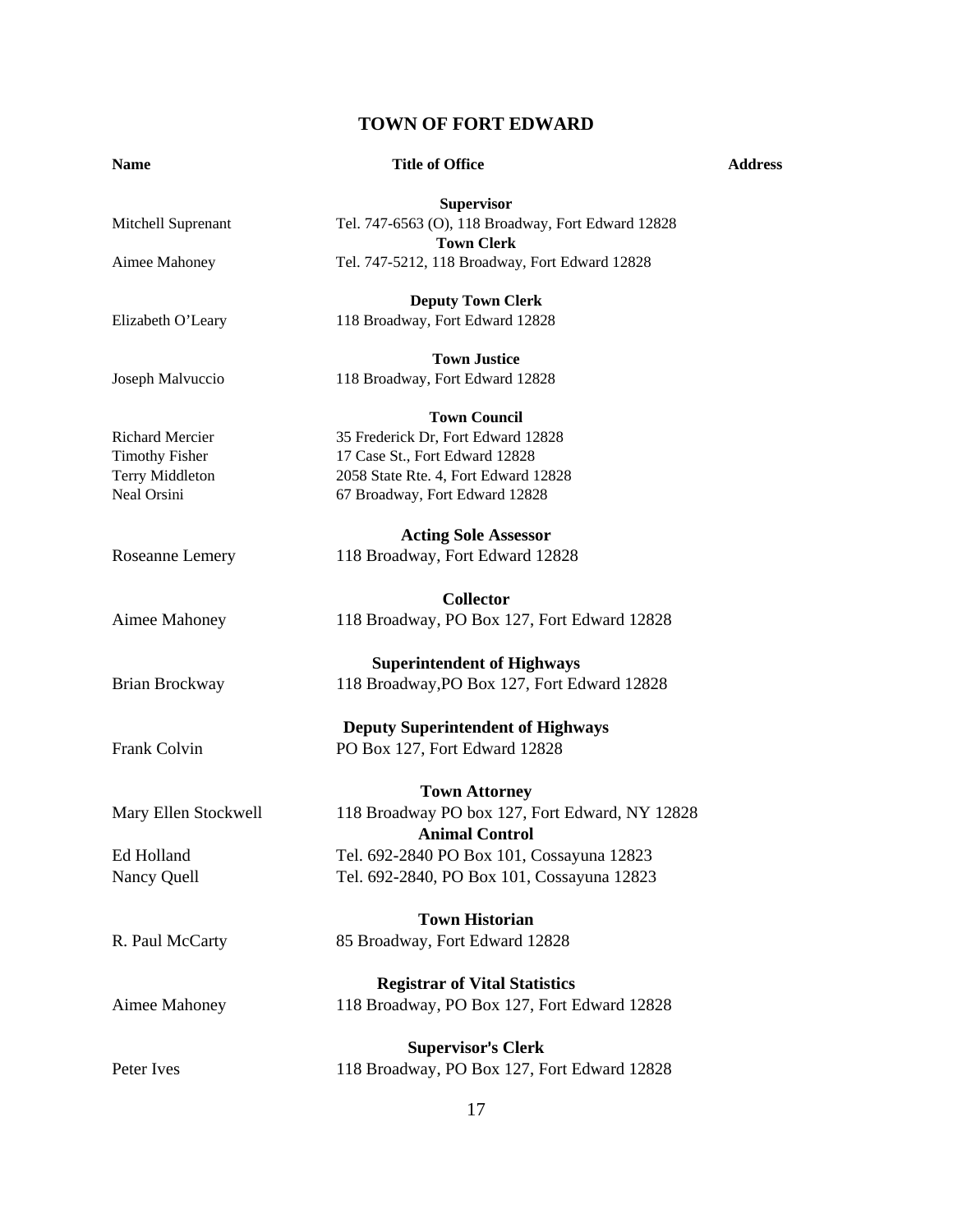#### **Health Officer**

David Foote MD Fort Edward 12828

#### **Code Enforcement Officer**

Matthew French Tel. 746-1118, 118 Broadway, Fort Edward 12828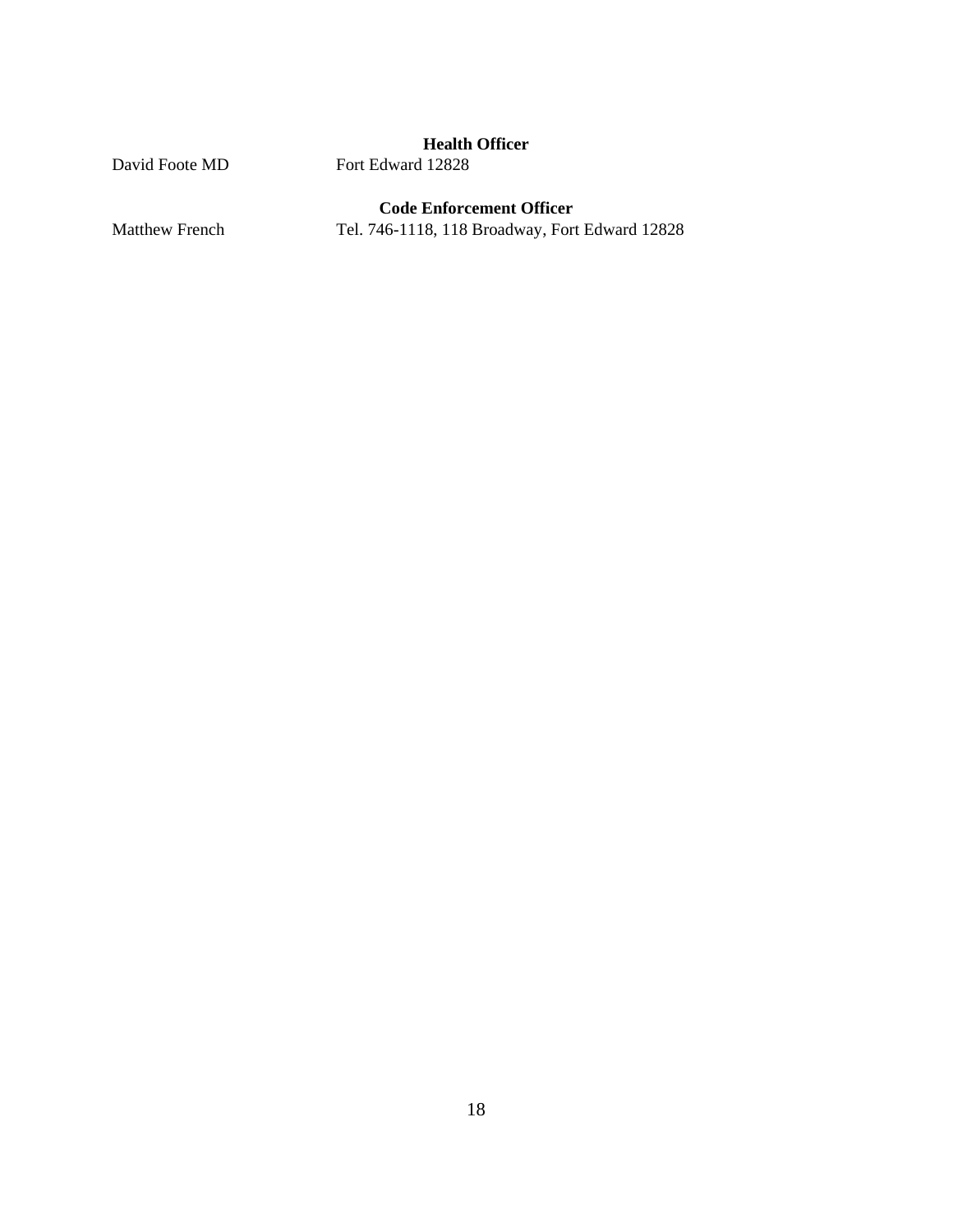#### **TOWN OF GRANVILLE**

| <b>Name</b>            | <b>Title of Office</b>                                       | <b>Address</b> |
|------------------------|--------------------------------------------------------------|----------------|
|                        | <b>Supervisor</b>                                            |                |
| <b>Matthew Hicks</b>   | Tel. 642-1500, Town Hall, 42 Main St., Granville 12832       |                |
|                        | <b>Town Accountant</b>                                       |                |
| Joel Carpenter         | Tel. 642-1238, 17 W Main St., Granville 12832                |                |
|                        | <b>Town Clerk</b>                                            |                |
| Jenny Martelle         | Tel. 642-1500 ext 4, Town Hall, 42 Main St., Granville 12832 |                |
|                        | <b>Deputy Town Clerk</b>                                     |                |
| Julia Goff             | Tel. 642-1500 ext 2, Town Hall, 42 Main St., Granville 12832 |                |
|                        | <b>Town Justices</b>                                         |                |
| Roger Forando          | Tel. 642-1500 ext 3, Town Hall, 42 Main St., Granville 12832 |                |
| Ronald Daigle          | Tel. 642-1500 ext 3, Town Hall, 42 Main St., Granville 12832 |                |
|                        | <b>Town Councilmen</b>                                       |                |
| <b>Matthew Rathbun</b> | Tel. 642-9289, Town Hall 42 Main St., Granville 12832        |                |
| Mary Emery             | Tel. 642-1094, Town Hall 42 Main St., Granville 12832        |                |
| Kenneth Quick          | Tel. 642-2330, Town Hall 42 Main St. Granville 12832         |                |
| <b>Thomas Cosey</b>    | Tel. 642-1643, Town Hall 42 Main St. Granville 12832         |                |
|                        | <b>Sole Assessor</b>                                         |                |
| Daniel Boone           | Tel.642-1500 ext 6 Town Hall 42 Main St Granville 12832      |                |
|                        | <b>Superintendent of Highways</b>                            |                |
| Eric Towne             | Tel 642-2560 Co. Rt 24 Granville 12832                       |                |
|                        | <b>Health Officer</b>                                        |                |
| Dr. Gordon Thomas      | Tel. 642-0612, 79 North St., Granville 12832                 |                |
|                        | <b>Animal Control Officer</b>                                |                |
| Raymond Boyeau         | Tel. 361-7730, Town Hall, 42 Main St., Granville 12832       |                |
|                        | <b>Registrar of Vital Statistics</b>                         |                |
| Jenny Martelle         | Tel. 642-1500 ext 4, Town Hall, 42 Main St., Granville 12832 |                |
|                        | <b>Town Attorney</b>                                         |                |
| Michael Catalfimo      | Tel. 465-3484, 20 Corporate Woods Blvd, Albany 12211         |                |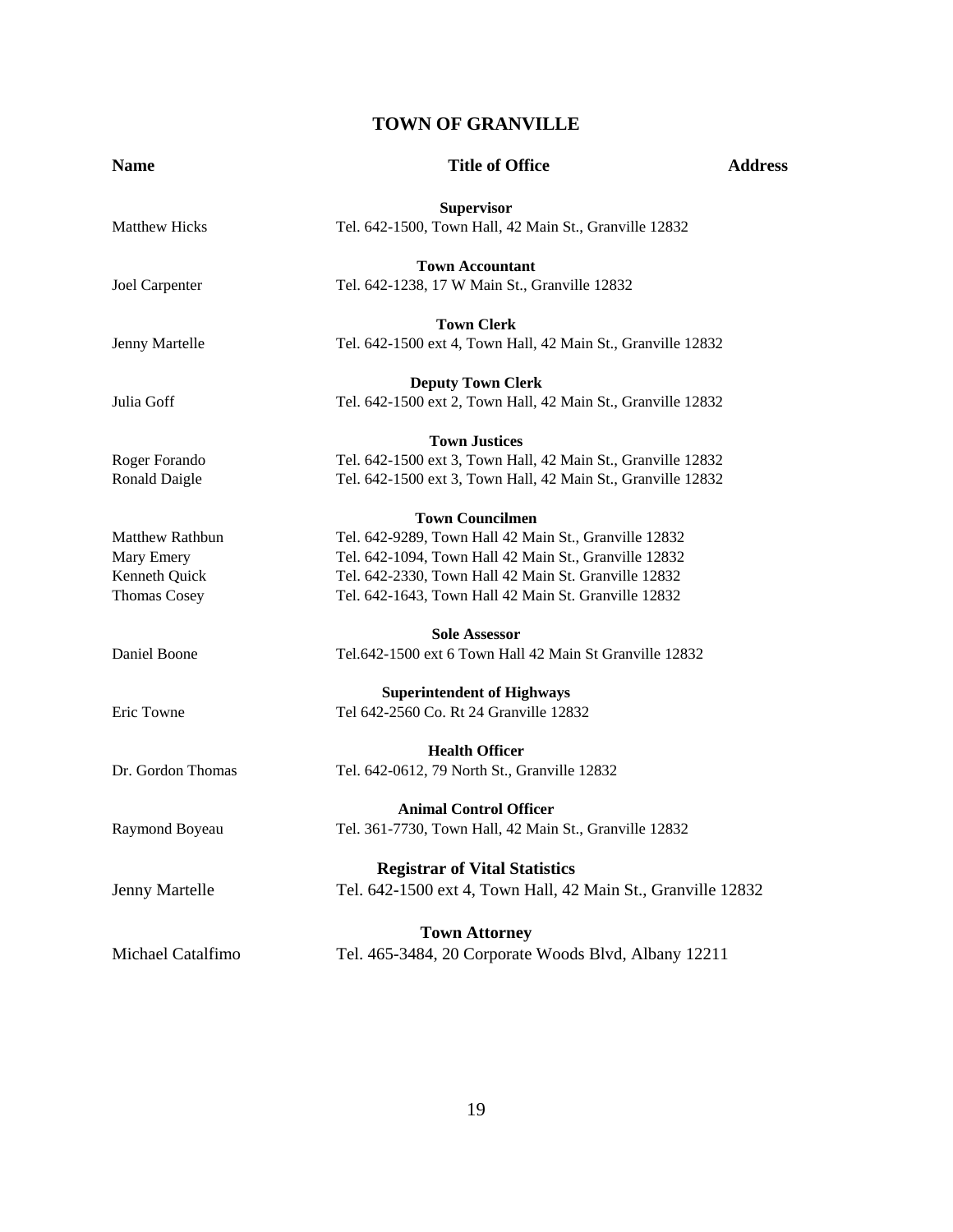| <b>Name</b>    | <b>Title of Office</b>                                       | <b>Address</b> |
|----------------|--------------------------------------------------------------|----------------|
|                | <b>Town Historian</b>                                        |                |
| Lee Tougas     | Tel. 642 2130 Town Hall 42 Main St Granville 12832           |                |
|                | <b>Local Ordinance Officer</b>                               |                |
| Russel Bronson | Tel. 361-7278, Town Hall, 42 Main St., Granville 12832       |                |
|                | <b>Tax Collector</b>                                         |                |
| Jenny Martelle | Tel. 642-1500 ext 4, Town Hall, 42 Main St., Granville 12382 |                |
|                | <b>Deputy Tax Collector</b>                                  |                |
| Julia Goff     | Tel. 641-1500 ext 2, Town Hall, 42 Main St., Granville 12832 |                |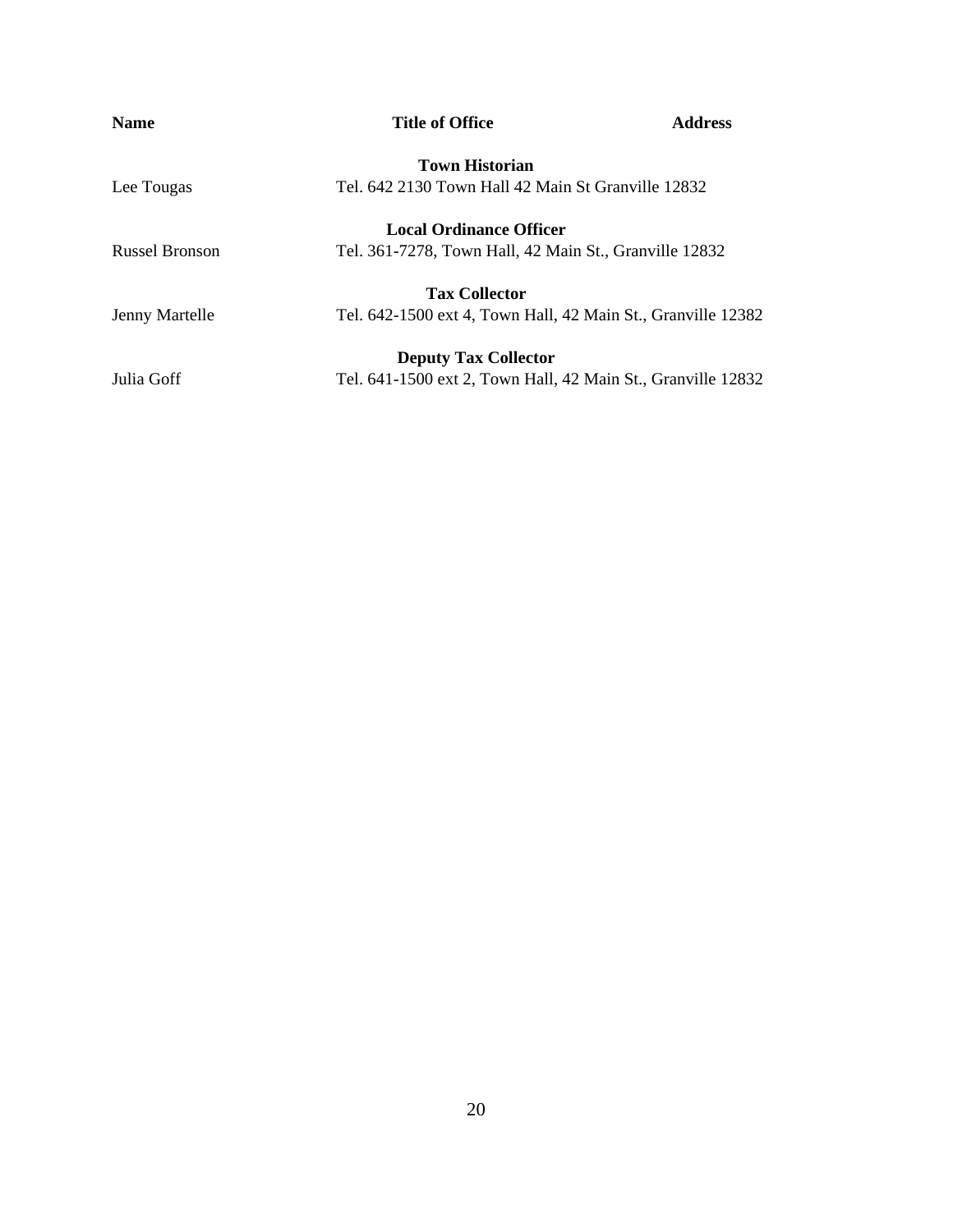#### **TOWN OF GREENWICH**

| <b>Name</b>             | <b>Title of Office</b>                                      | <b>Address</b> |
|-------------------------|-------------------------------------------------------------|----------------|
|                         | <b>Supervisor</b>                                           |                |
| Sara S Idleman          | Tel. 692-7611, Fax 692-7137, 2 Academy St., Greenwich 12834 |                |
|                         | <b>Town Clerk</b>                                           |                |
| Elaine Kelly            | Tel. 692-7611, 2 Academy St., Greenwich 12834               |                |
|                         | <b>Deputy Town Clerk</b>                                    |                |
| Amanda Willett s        | 2 Academy St., Greenwich 12834                              |                |
| <b>Sharon Chase</b>     | 2 Academy St., Greenwich 12834                              |                |
|                         | <b>Town Justices</b>                                        |                |
| William Blake           | 2 Academy St., Greenwich 12834                              |                |
|                         | <b>Town Councilmen</b>                                      |                |
| Eric Whitehouse         | 2 Academy St., Greenwich 12834                              |                |
| George Perkins          | 2 Academy St., Greenwich 12834                              |                |
| Steven J. Patrick       | 2 Academy St., Greenwich 12834                              |                |
| Robert Jeffords         | 2 Academy St., Greenwich 12834                              |                |
|                         | <b>Sole Assessor</b>                                        |                |
| Colleen Adamac          | Tel. 692-7611, 2 Academy St., Greenwich 12834               |                |
|                         | <b>Collector</b>                                            |                |
| Elaine Kelly            | 2 Academy St., Greenwich 12834                              |                |
|                         | <b>Superintendent of Highways</b>                           |                |
| <b>Stanley Mattison</b> | 2 Academy St., Greenwich 12834                              |                |
|                         | <b>Town Attorney</b>                                        |                |
| D. Alan Wrigley, Jr.    | 2 Academy St., Greenwich 12834                              |                |
|                         | <b>Health Officer</b>                                       |                |
| <b>TBA</b>              |                                                             |                |
|                         | <b>Town Historian</b>                                       |                |
| <b>Tisha Dolton</b>     | 2 Academy St., Greenwich 12834                              |                |
|                         | <b>Registrar of Vital Statistics</b>                        |                |
| Elaine Kelly            | 2 Academy St., Greenwich 12834                              |                |
|                         | Dog Control Officer                                         |                |
|                         | 21                                                          |                |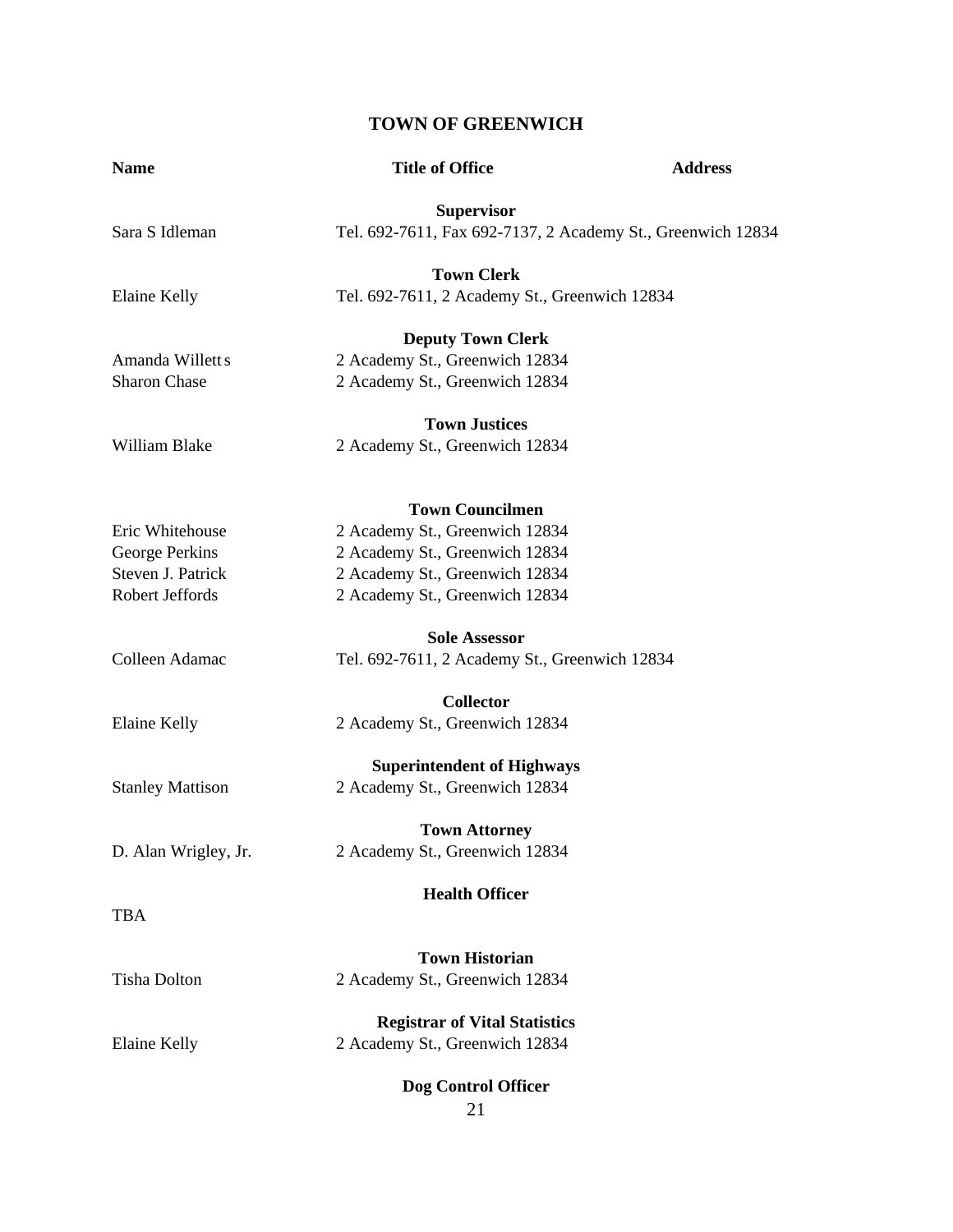| Ed Holland  | Tel. 692-2840, PO Box 101, Cossayuna 12823 |
|-------------|--------------------------------------------|
| Nancy Quell | Tel. 692-2840, PO Box 101, Cossayuna 12823 |
|             | <b>Code Enforcement Officer</b>            |

Daniel O'Connor, Jr. 2 Academy St., Greenwich 12834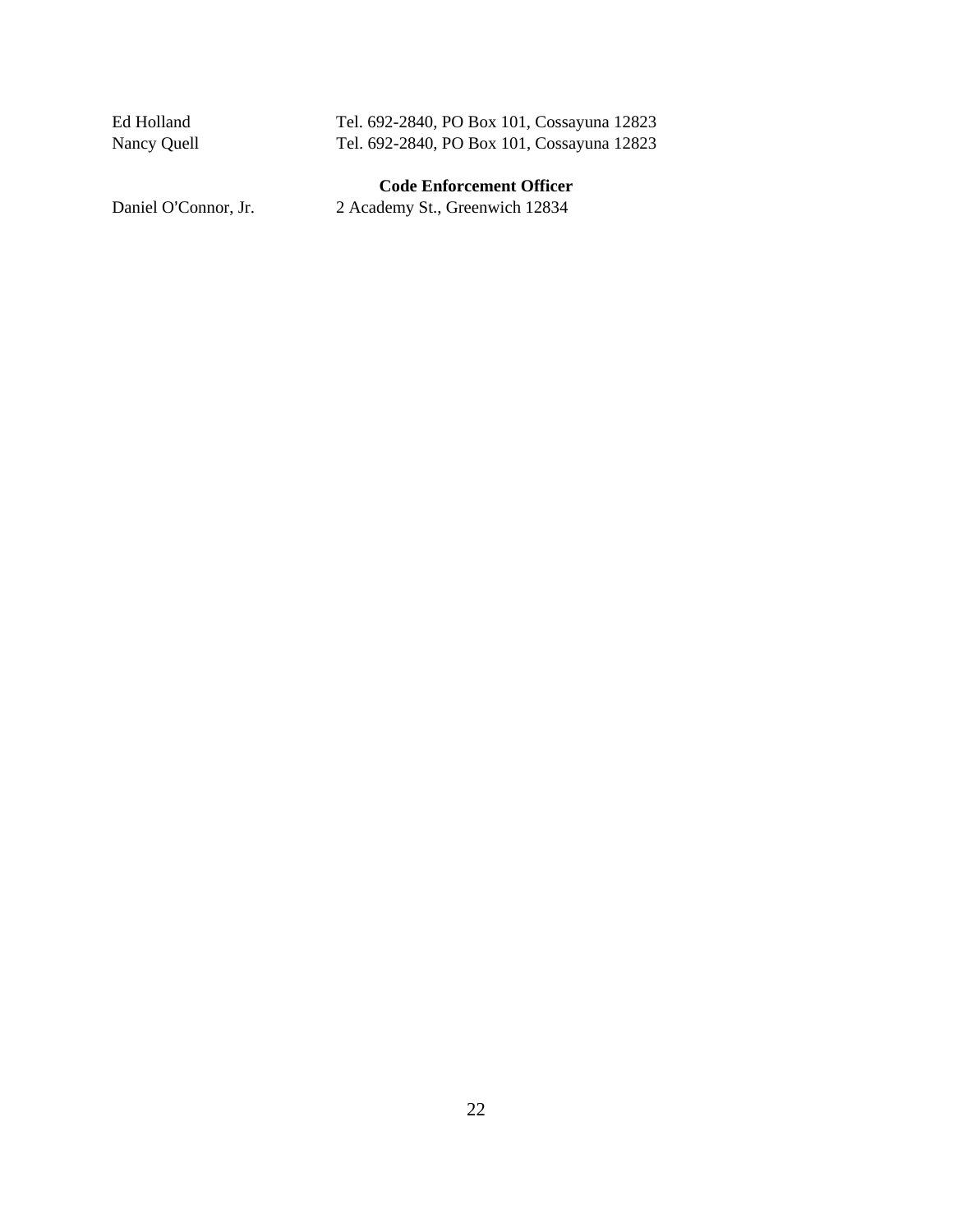#### **TOWN OF HAMPTON**

| <b>Name</b>            | <b>Title of Office</b>                                                       | <b>Address</b> |
|------------------------|------------------------------------------------------------------------------|----------------|
|                        | <b>Supervisor</b>                                                            |                |
| David O'Brien          | Tel. 282-9702, 33 Dailey Way, Hampton 12837                                  |                |
|                        | Cell: 518-866-1022                                                           |                |
|                        | <b>Deputy Supervisor</b>                                                     |                |
| Tamme Taran            | Tel. 282-9323, 494 Souoth Rd, Hampton 12837                                  |                |
|                        | Cell: 518-744-7690                                                           |                |
|                        | <b>Town Clerk</b>                                                            |                |
| Rebecca S. Jones       | Tel. 282-9830 (O), 282-9632 (H), 2419 Co. Rte. 18, PO Box 119, Hampton 12837 |                |
|                        | <b>Deputy Town Clerk</b>                                                     |                |
| Camilla M. Shaw        | Tel. 282-0063, 2118 Co. Rte. 18, PO Box 153, Hampton 12837                   |                |
|                        | <b>Town Justice</b>                                                          |                |
| Darlene Sady           | Tel. 282-9625, 54 Hickey Rd., Hampton 12837                                  |                |
|                        | Tel. 282-9830, Hampton Town Court, PO Box 21 Hampton, 12837                  |                |
|                        | <b>Town Council</b>                                                          |                |
| Don Sady               | Tel. 282-9625 54 Hickey Rd, Hampton 12837                                    |                |
| Tamme Taran            | Tel. 2829323 494 South Rd, Hampton 12837                                     |                |
| Andrea Sweeney         | Tel. 282-9649 1386 Carvers Falls Lane, Whitehall 12887                       |                |
| David Jensen           | Tel. 282-9660, 9 Smith Way, Whitehall 12887                                  |                |
|                        | <b>Sole Assessor</b>                                                         |                |
| Mary Ellen Hill-Pierce | Tel. 282-9830 1068 Hampton, NY 12837                                         |                |
|                        | <b>Tax Collector</b>                                                         |                |
| Camilla M. Shaw        | Tel. 282-0063, 2118 Co. Rte. 18, PO Box 153, Hampton 12837                   |                |
|                        | <b>Deputy Tax Collector</b>                                                  |                |
| Rebecca S. Jones       | Tel. 282-9830, PO Box 125, Hampton 12837                                     |                |
|                        | <b>Planning Board Chairman</b>                                               |                |
| <b>Bonnie Hawley</b>   | Tel. 282-9021, 1651 County Rte. 11, Whitehall 12887                          |                |
|                        | <b>Superintendent of Highways</b>                                            |                |
| Herb Sady, Jr          | Tel. 282-9020(O), 282-9226(H), 37 Hills Pond Rd, Whitehall 12887             |                |
|                        | <b>Deputy Highway Superintendent</b>                                         |                |
| Nathan Saxton          | Tel. 282-9830, Hampton, NY 12837                                             |                |
|                        | <b>Health Officer</b>                                                        |                |
| Tamme Taran            | Tel. 282-9323, 494 South Rd., PO Box 49, Hampton 12837                       |                |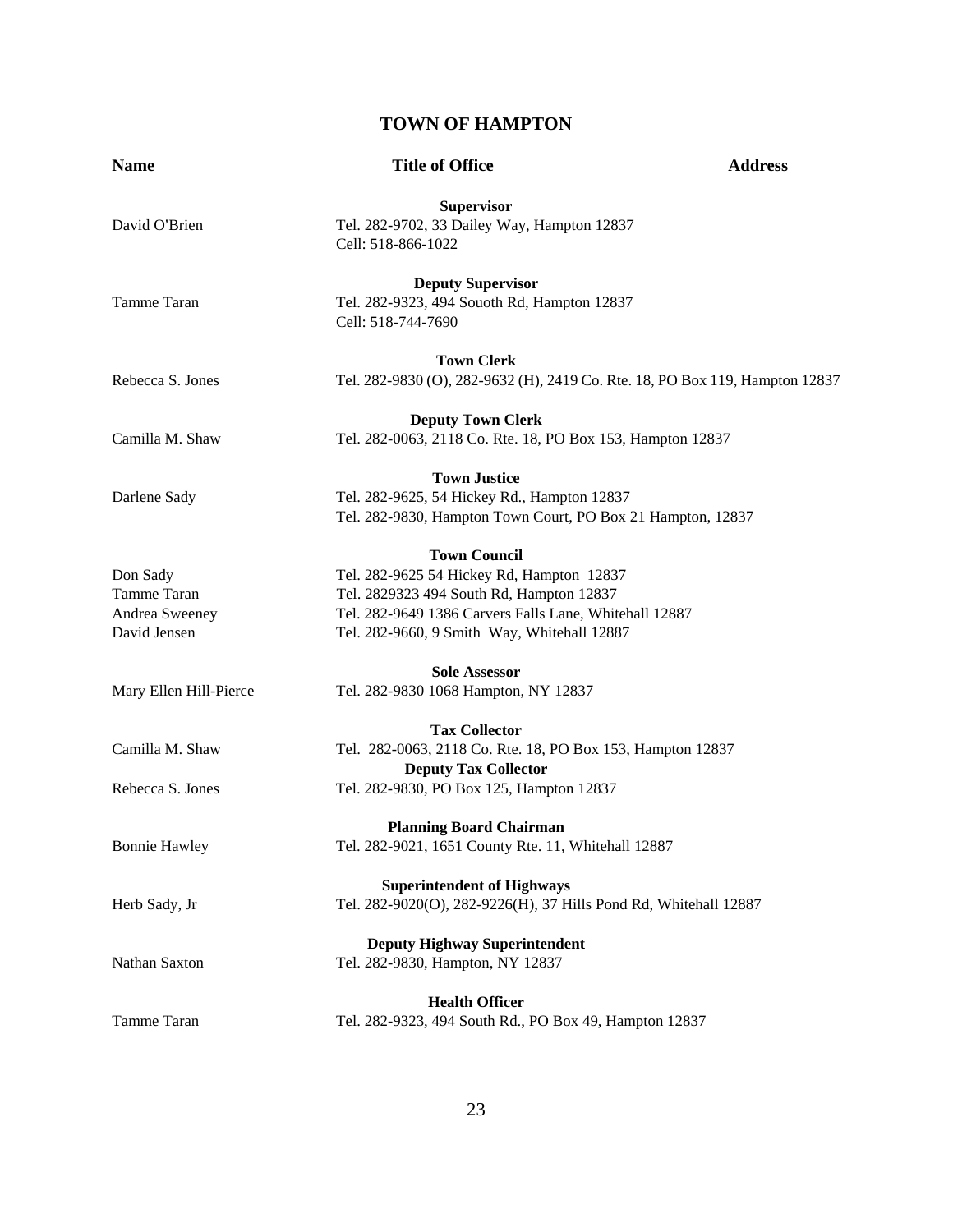| <b>Name</b>      | <b>Title of Office</b>                                                       | <b>Address</b> |
|------------------|------------------------------------------------------------------------------|----------------|
|                  | <b>Town Historian</b>                                                        |                |
| John Mead        | Tel. 747-0174, 18 Pearl St., Hudson Falls 12839                              |                |
|                  | <b>Registrar of Vital Statistics</b>                                         |                |
| Rebecca S. Jones | Tel. 282-9830 (O), 282-9632 (H), 2419 Co. Rte. 18, PO Box 119, Hampton 12837 |                |
|                  | <b>Town Attorney</b>                                                         |                |
| Meyer & Fuller   | Tel. 668-2199, 161 Ottawa St. Lake George 12845                              |                |
|                  | Dog Warden/Animal Control Officer                                            |                |
| Larry Carman     | Tel. 926-9753 1358 Cty Rte 24 Granville 12832                                |                |
|                  |                                                                              |                |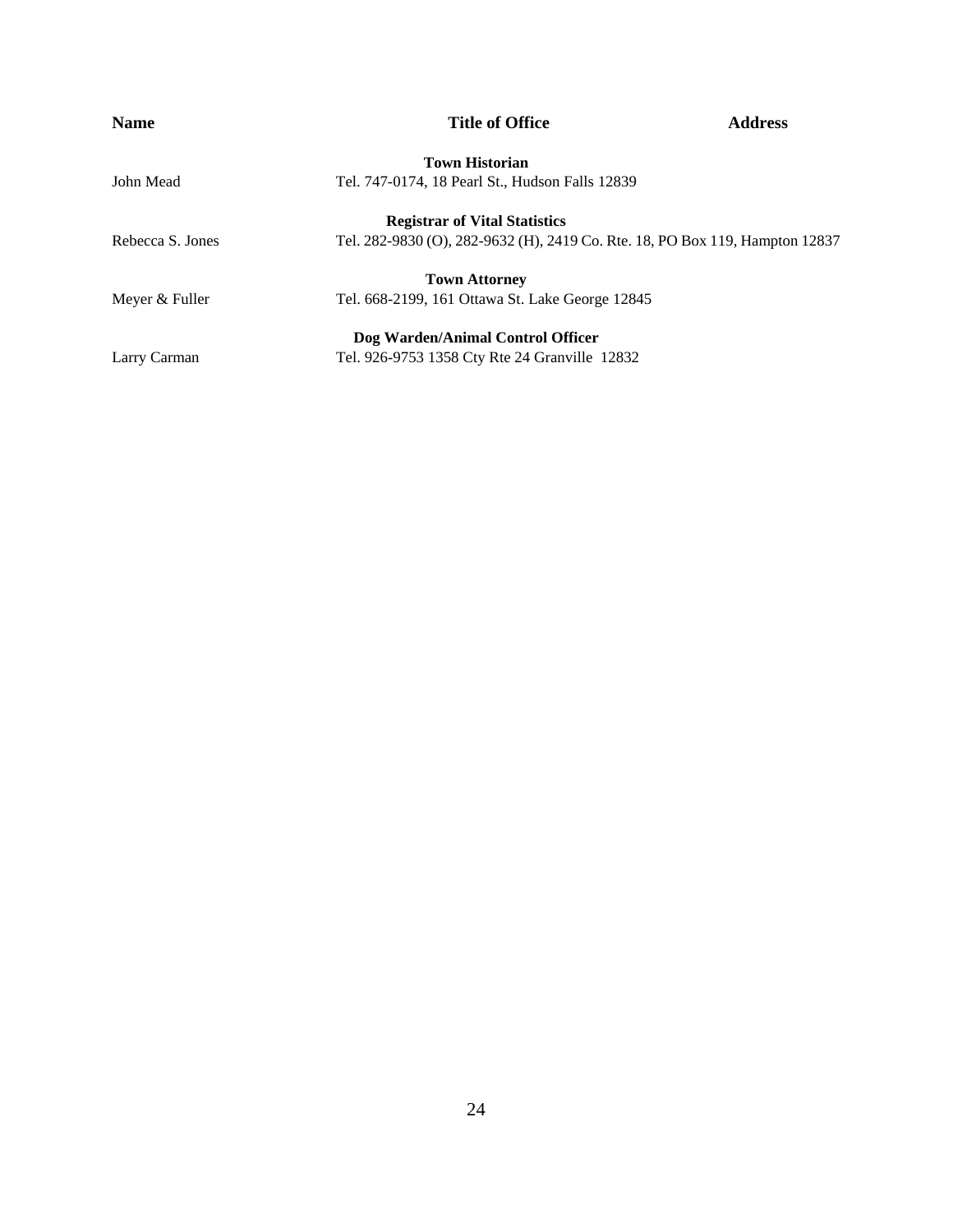#### **TOWN OF HARTFORD**

#### **Name Address 19 Address 19 Address 19 Address 19 Address 19 Address 19 Address 19 Address 19 Address 19 Address 19 Address 19 Address 19 Address 19 Address 19 Address 19 Address 19 Address 19 Address 19 Address 19 Address**

**Supervisor**  Dana "Ted" Haff Tel. 632-9178, PO Box 214, Hartford 12838 **Town Clerk**  Denise Petteys Tel. 632-9151, PO Box 214, Hartford 12837 **Town Justice**  Sharon Schofield Tel. 632-9274, PO Box 214, Hartford 12838 **Town Council**  Elizabeth Foote 7635 State Rte 40 Hartford, NY 12838 Barbara S. Beecher 590 Warren Rd., Fort Ann 12827 Robert Dillon PO Box 5 Hartford, NY 12838 Michael Deyoe 12 Rowe Hill Rd. Hartford, NY 12838 **Assessor**  Sandra Foley Tel. 585-7831, 256 Alexandria Ave Ticonderoga NY 12883 **Collector**  Denise Petteys PO Box 214, Hartford 12838 **Superintendent of Highways**  Greg Brown Tel. 632-5255 (O), 632-5989(H), 39 Brayton Rd. Ft Ann 12827 **Animal Control Officer**  Edward Holland Tel. 692-2840, PO Box 101, Cossayuna 12823 **Town Historian**  Mike Armstrong PO Box 214, Hartford 12838 **Code Enforcement Officer**  Mark Miller PO Box 214, Hartford 12828 **Registrar of Vital Statistics**  Denise Petteys PO Box 214, Hartford 12838 **Town Attorney** Fitzgerald Morris Baker Tel. 745-1400, PO Box 2017, Glens Falls 12801 & Firth PC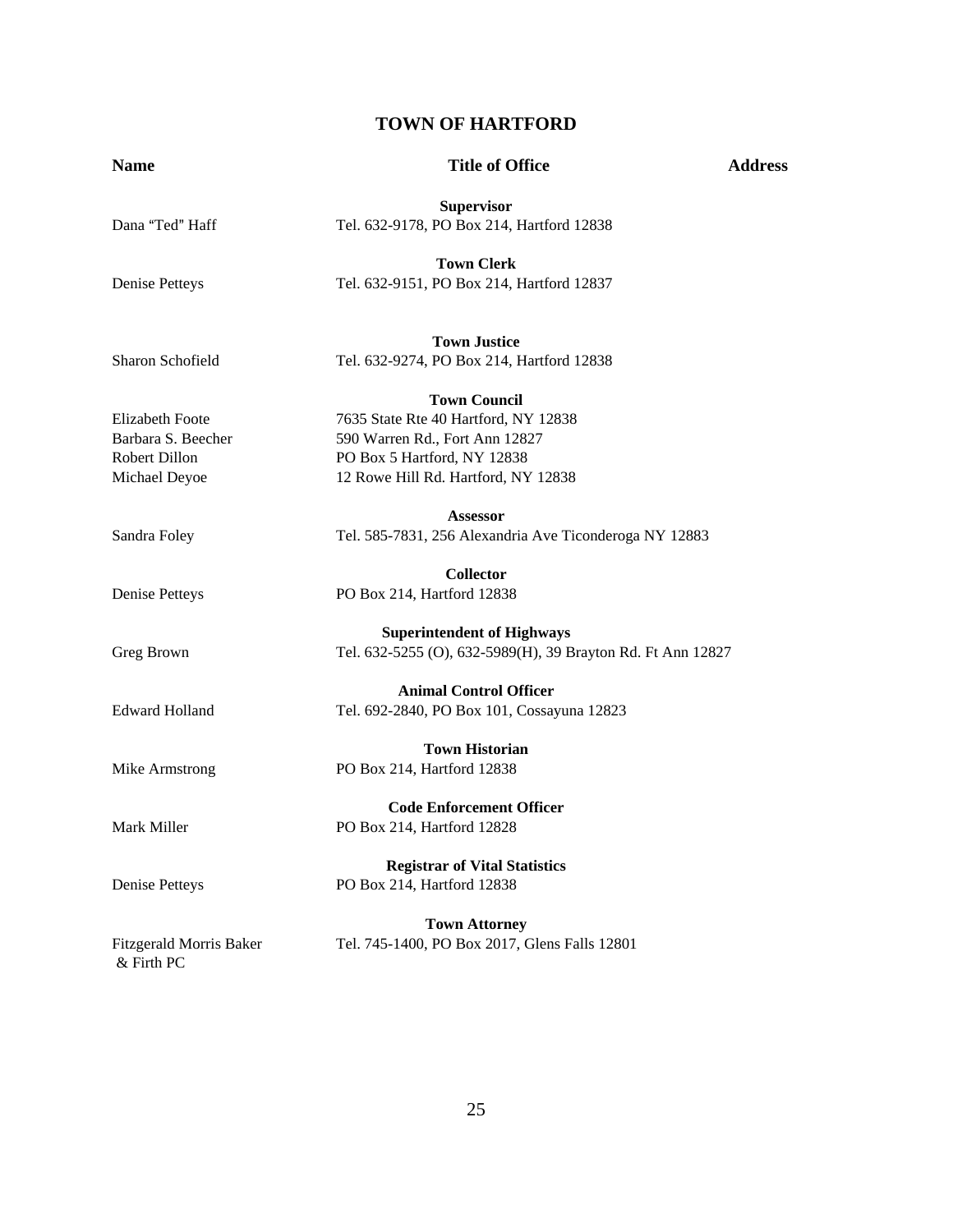#### **TOWN OF HEBRON**

| <b>Name</b>                                                                         | <b>Title of Office</b>                                                                                                                                                                | <b>Address</b> |
|-------------------------------------------------------------------------------------|---------------------------------------------------------------------------------------------------------------------------------------------------------------------------------------|----------------|
| <b>Brian Campbell</b>                                                               | <b>Supervisor</b><br>Tel. 854-3636 (O), 1546 Big Burch Hill Road, Granville 12832                                                                                                     |                |
| <b>B</b> Martin Warner                                                              | <b>Deputy Supervisor</b><br>Tel. 642-2068, 1883 Co Rte. 31, Granville 12832                                                                                                           |                |
| <b>Brian Campbell</b>                                                               | <b>Budget Officer</b><br>Tel. 854-3636 (O), 1546 Big Burch Hill Road, Granville 12832                                                                                                 |                |
| Dorothy Worthington                                                                 | <b>Town Clerk</b><br>Tel. 854-3384, 3161 Co. Rte. 30, Salem 12865 (Wed. 1-5pm)                                                                                                        |                |
| Kathy VanAlstyne                                                                    | <b>Deputy Town Clerk</b><br>Tel. 854-3384 (O), 3161 Co. Rte. 30, Salem 12865                                                                                                          |                |
| James Curran                                                                        | <b>Town Justice</b><br>Tel. 854-9300 (O) Salem, 12865                                                                                                                                 |                |
| Virginia Curran                                                                     | <b>Court Clerk</b><br>Tel. 854-9300 (O) Salem, 12865                                                                                                                                  |                |
| James Nelson<br><b>Edward Harrington</b><br><b>B.</b> Martin Warner<br>George Flint | <b>Town Council</b><br>Tel. 642-2015, 2171 Co Rte. 31, Granville 12832<br>Tel. 854-3529, Salem 12865<br>Tel. 642-2068, 1883 Co Rte. 31, Granville 12832<br>86 Crosier Rd, Salem 12865 |                |
| Victoria Hayner                                                                     | <b>Assessor</b><br>Tel. 854-9709, 3161 Co Rte. 30, Salem 12865                                                                                                                        |                |
| Dorothy Worthington                                                                 | <b>Collector</b><br>3161 Co Rte. 30, Salem 12865                                                                                                                                      |                |
| Floyd Pratt                                                                         | <b>Superintendent of Highways</b><br>Tel. 642-2028 (H) 854-3078(O), 170 Button Rd., Granville 12832                                                                                   |                |
| Joel Allen                                                                          | <b>Deputy Superintendent of Highways</b><br>Tel. 854-3078 (O),, Salem 12865                                                                                                           |                |
| Miller, Mannix & Schachner                                                          | <b>Town Attorney</b><br>451 Glen St., Glens Falls 12801                                                                                                                               |                |
| Harold Craig                                                                        | <b>Town Historian</b><br>7 Liebig Rd., Granville, 12832                                                                                                                               |                |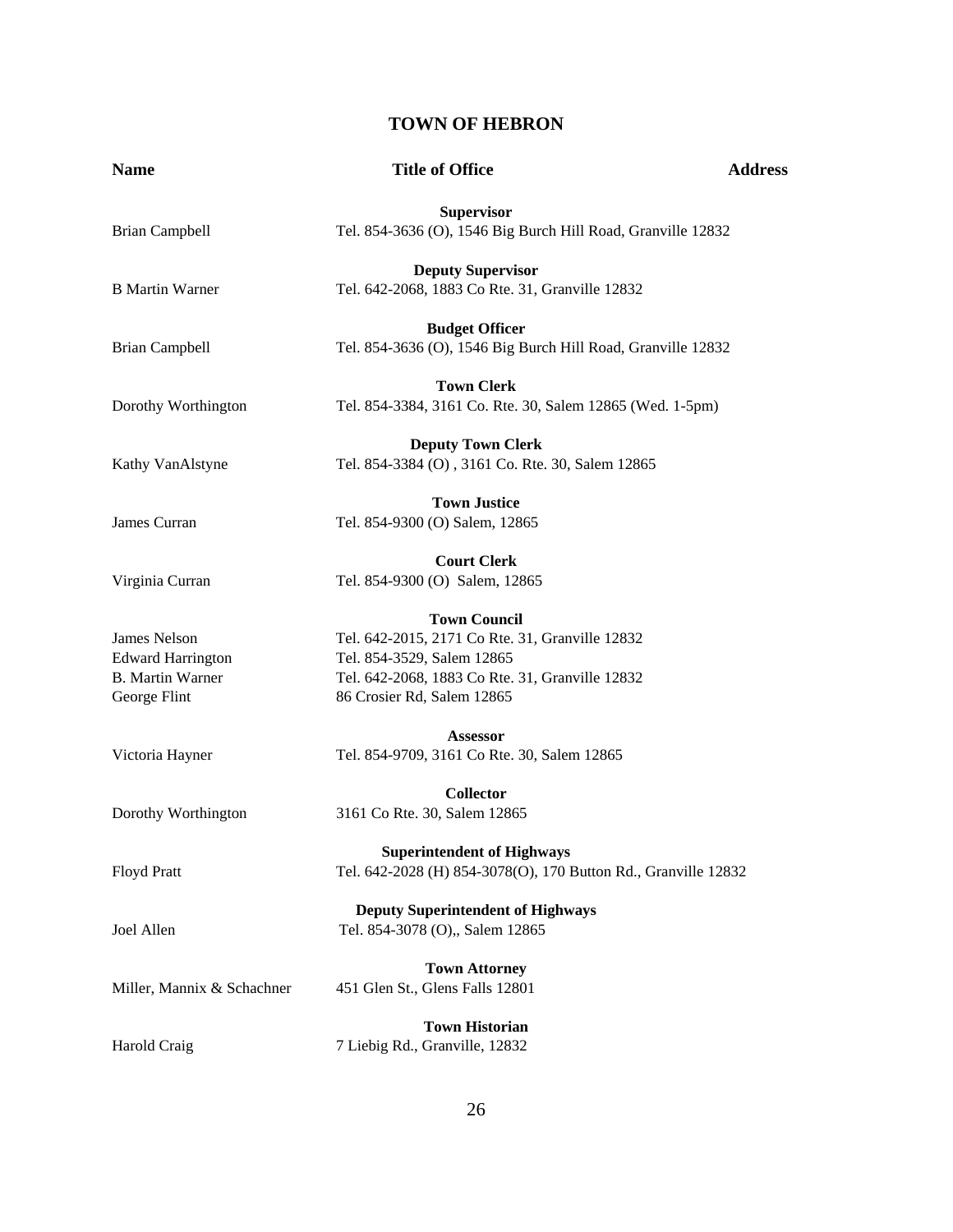#### **Registrar of Vital Statistics**

Dorothy Worthington 3161 Co. Rte. 30, Salem 12865

**Mobil Home Inspector** 

Donald Coldwell Co. Rte. 30, Salem 12865

**Dog Control Officer** Lois Jasek Tel. 854-9518 Cell:321-6835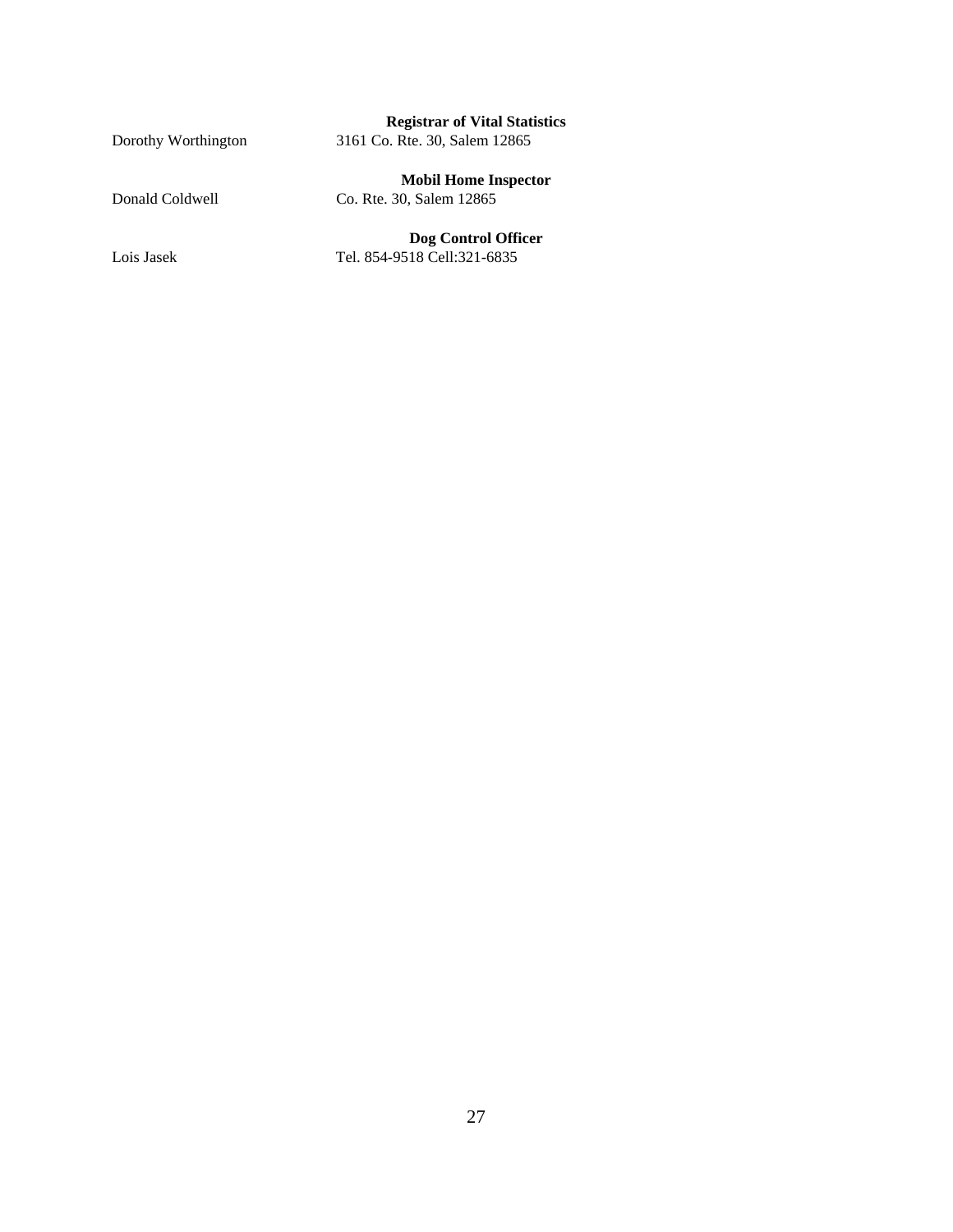#### **TOWN OF JACKSON**

| <b>Name</b>               | <b>Title of Office</b>                                      | <b>Address</b> |
|---------------------------|-------------------------------------------------------------|----------------|
|                           | <b>Supervisor</b>                                           |                |
| Alan R. Brown             | Tel. 692-2066 (B) 692-9208 (H) 28 Main St., Greenwich 12834 |                |
|                           | <b>Town Clerk</b>                                           |                |
| Tammy Skellie-Gilbert     | Tel. 854-3254, 648 Skellie Rd., Salem 12865                 |                |
|                           | <b>Deputy Town Clerk</b>                                    |                |
| Kimberly Skellie          | 501 Reafield Farm Rd., Salem 12865                          |                |
|                           | <b>Assessors</b>                                            |                |
| Mark Kenyon, Jr           | 302 Kenyon Hill Rd, Cambridge 12816                         |                |
| Jean McLenithan, Chairman | Tel. 677-3624, 23 Johnson Rd., Cambridge 12816              |                |
| Thomas Keys               | 170 Keys Rd., Salem 12865                                   |                |
|                           | <b>Collector</b>                                            |                |
| Tammy Skellie-Gilbert     | Tel. 854-3254, 648 Skellie Rd., Salem 12865                 |                |
|                           | <b>Superintendent of Highways</b>                           |                |
| Sean Carney               | Tel. 677-3678, 771 County Rte. 62, Cambridge 12816          |                |
|                           | <b>Town Council</b>                                         |                |
| Travis Rea                | 239 Reafield Farm Rd, Cambridge 12816                       |                |
| Michael Nolan             | 19 Southerland Rd., Cambridge 12816                         |                |
| <b>Edward Rouse</b>       | 57 Rouse Rd., Cambridge 12816                               |                |
| Carol Rich                | Box D, Shushan 12873                                        |                |
|                           | <b>Town Justice</b>                                         |                |
| Carl Ackley               | 92 Ackley Rd., Cambridge 12826                              |                |
|                           | <b>Court Clerk</b>                                          |                |
| Lorie Christian-Atwell    | 931 Center Falls Rd, Greenwich 12834                        |                |
|                           | <b>Registrar of Vital Statistics</b>                        |                |
| Tammy Skellie-Gilbert     | Tel. 854-3254, 648 Skellie Rd., Salem 12865                 |                |
|                           | Deputy Registar of Vital Statistics                         |                |
| Kimberly Skellie          | 501 Reafield Farm Rd Salem 12865                            |                |
|                           | <b>Health Officer</b>                                       |                |
| Town Board                | <b>Town Historian</b>                                       |                |
| Sharon Dunn               | 2622 State Rte. 22, Cambridge 12816                         |                |
|                           |                                                             |                |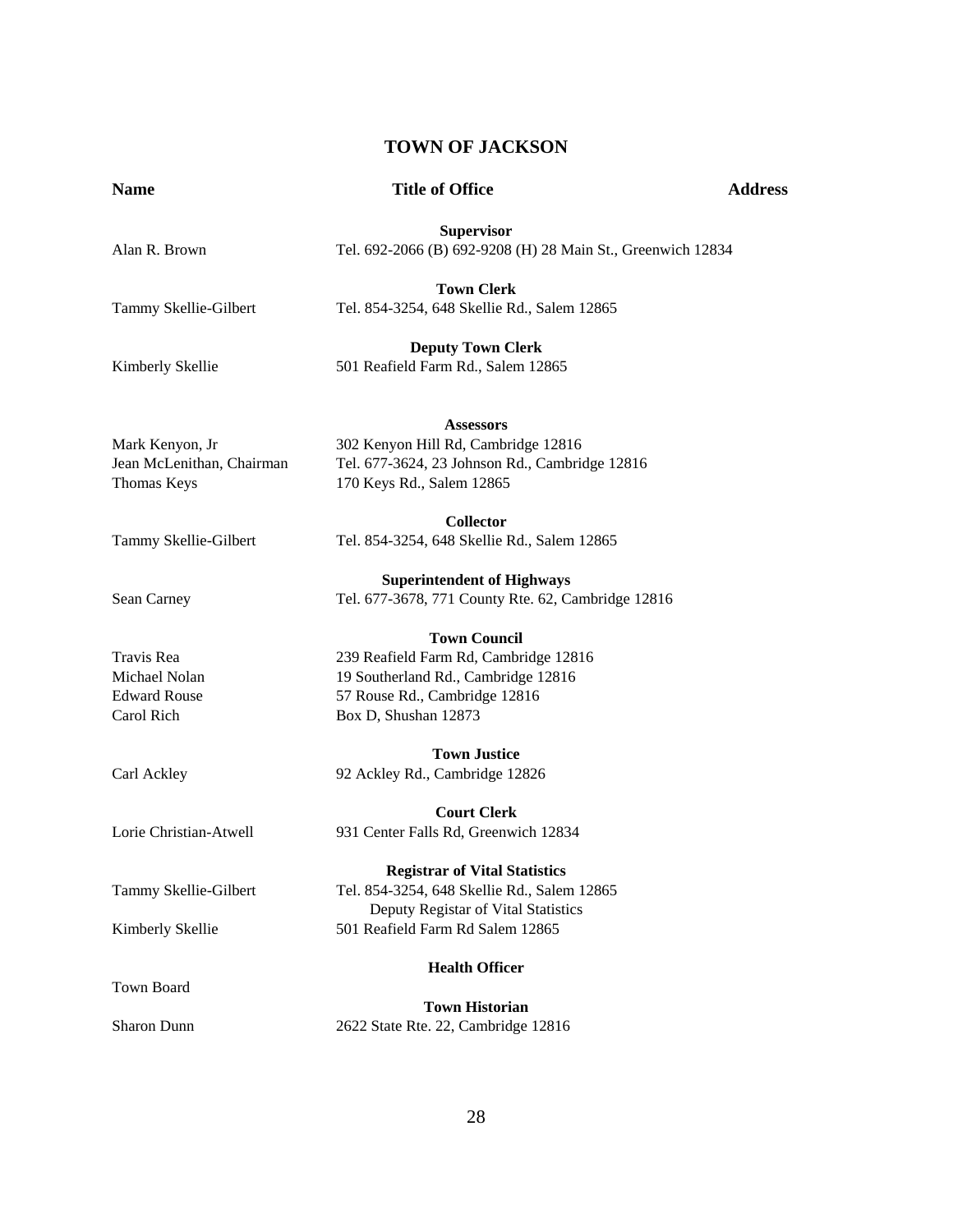#### **TOWN OF KINGSBURY**

| <b>Name</b>              | <b>Title of Office</b>                                     | <b>Address</b> |
|--------------------------|------------------------------------------------------------|----------------|
|                          | <b>Supervisor</b>                                          |                |
| James T. Lindsay         | Tel. 747-2188, Ext. 3007, 210 Main St., Hudson Falls 12839 |                |
|                          | Fax: 747-9115                                              |                |
|                          | <b>Town Clerk</b>                                          |                |
| Cynthia Bardin           | Tel. 747-2188, Ext. 3001, 210 Main St., Hudson Falls 12839 |                |
|                          | Fax: 747-4500                                              |                |
|                          | 1 <sup>st</sup> Deputy Town Clerk                          |                |
| Sylvia Weaver            | 210 Main St., Hudson Falls 12839                           |                |
|                          | <b>Town Justice</b>                                        |                |
| Michael J. Keenan        | Tel. 747-2188, Ext. 3011, 210 Main St., Hudson Falls 12839 |                |
|                          | Fax: 747-5925                                              |                |
|                          | <b>Justice Clerk</b>                                       |                |
| Laura Barody             | Tel. 747-2188, Ext 3010, 210 Main St., Hudson Falls 12839  |                |
|                          | <b>Town Council</b>                                        |                |
| Henry C. Freebern        | 210 Main St., Hudson Falls 12839                           |                |
| Paul R. Bromley          | 210 Main St., Hudson Falls 12839                           |                |
| William R. Collins       | 210 Main St., Hudson Falls 12839                           |                |
| Richard Doyle            | 210 Main St., Hudson Falls 12839                           |                |
|                          | <b>Sole Assessor</b>                                       |                |
| Colleen Adamac           | Tel. 747-2188, Ext. 3013, 210 Main St., Hudson Falls 12839 |                |
|                          | <b>Collector of Taxes</b>                                  |                |
| Cynthia Bardin           | Tel. 747-2188, Ext. 3014, 210 Main St., Hudson Falls 12839 |                |
|                          | <b>Superintendent of Highways</b>                          |                |
| Michael Graham           | Tel. 747-6231, 1246 Dix Ave., Hudson Falls 12839           |                |
|                          |                                                            |                |
|                          | Dog Control Officer                                        |                |
| <b>Todd Humiston</b>     | Tel. 812-6898, 210 Main St., Hudson Falls 12839            |                |
|                          | <b>Code Enforcement Officer</b>                            |                |
| <b>Francis R Cortese</b> | Tel. 747-2188 ext. 3008, 210 Main St., Hudson Falls 12839  |                |
|                          | <b>Code Enforcement Secretary</b>                          |                |
| Michelle Radliff         | Tel. 747-2188 ext. 3008, 210 Main St., Hudson Falls 12839  |                |
|                          |                                                            |                |
|                          | <b>Town Historian</b>                                      |                |
| Paul Loding              | Tel.747-2188 ext 3015, 210 Main St. Hudson Falls 12839     |                |
|                          |                                                            |                |
|                          | <b>Registrar of Vital Statistics</b>                       |                |
| Cynthia Bardin           | 210 Main St., Hudson Falls 12839                           |                |
|                          | <b>Town Comptroller</b>                                    |                |
| Mary L. Ordway           | 210 Main St., Hudson Falls 12839                           |                |
|                          |                                                            |                |
|                          | <b>Water Superintendent</b>                                |                |
| James Chase              | Tel. 747-6231, 1246 Dix Ave., Hudson Falls 12839           |                |
|                          |                                                            |                |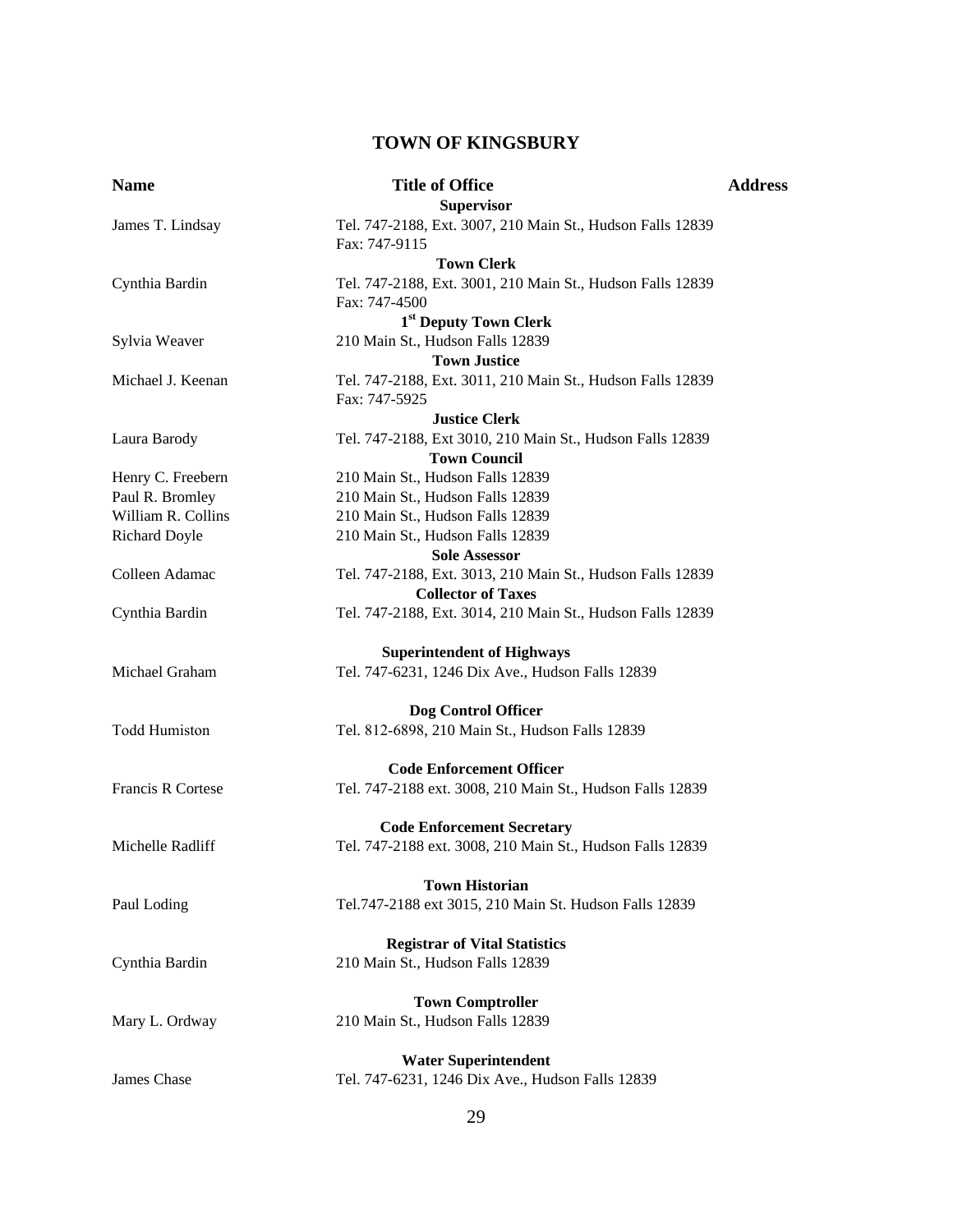#### **TOWN OF PUTNAM**

| <b>Name</b>                                                                   | <b>Title of Office</b>                                                                  | <b>Address</b> |
|-------------------------------------------------------------------------------|-----------------------------------------------------------------------------------------|----------------|
| John LaPointe                                                                 | <b>Supervisor</b><br>Tel. 547-8317 (O) 547-9591 (H) Lower Rd., Putnam Station 12861     |                |
| Patricia Wilson                                                               | <b>Town Clerk</b><br>Tel. 547-8317 (O), 547-8485 (H)                                    |                |
| Mary Jane Dedrick                                                             | <b>Deputy Town Clerk</b><br>Tel. 547-8432                                               |                |
| Dennis Kane                                                                   | <b>Town Justice</b><br>Tel. 547-9709                                                    |                |
| <b>Shirley Randall</b><br><b>Gregory Harris</b><br>Kevin Hart<br>Cathie Burke | <b>Town Council</b><br>Tel. 547-8252<br>Tel. 547-8284<br>Tel. 547-8359<br>Tel. 547-8976 |                |
| June Fehl-Maniacek                                                            | <b>Sole Assessor</b><br>Tel. 798-5723, 28 Glenwood Ave., Glens Falls 12801              |                |
| Patricia Wilson                                                               | <b>Collector</b><br>Tel. 547-8317 (O), 547-8485 (H)                                     |                |
| Gary Treadway                                                                 | <b>Superintendent of Highways</b><br>Tel. 547-8468                                      |                |
| <b>Steve Peters</b>                                                           | <b>Animal Control Officer</b><br>Tel. 547-8444                                          |                |
| Gaylen Seerup                                                                 | <b>Planning Board Chairman</b><br>Tel. 547-8955, State Rte. 22, Putnam Station 12861    |                |
| William Ball                                                                  | <b>Code Enforcement Officer</b><br>Tel. 546-8627 (H), 802-0780 (C)                      |                |
| Patricia Wilson                                                               | <b>Registrar of Vital Statistics</b><br>Tel. 547-8317 (O), 547-8485 (H)                 |                |
| Eileen Greeley                                                                | <b>Town Historian</b><br>Tel. 547-8259                                                  |                |
| John Britenbach                                                               | <b>Town Attorney</b><br>Tel. 585-2881, 14 Father Joques Pl., Ticonderoga 12883          |                |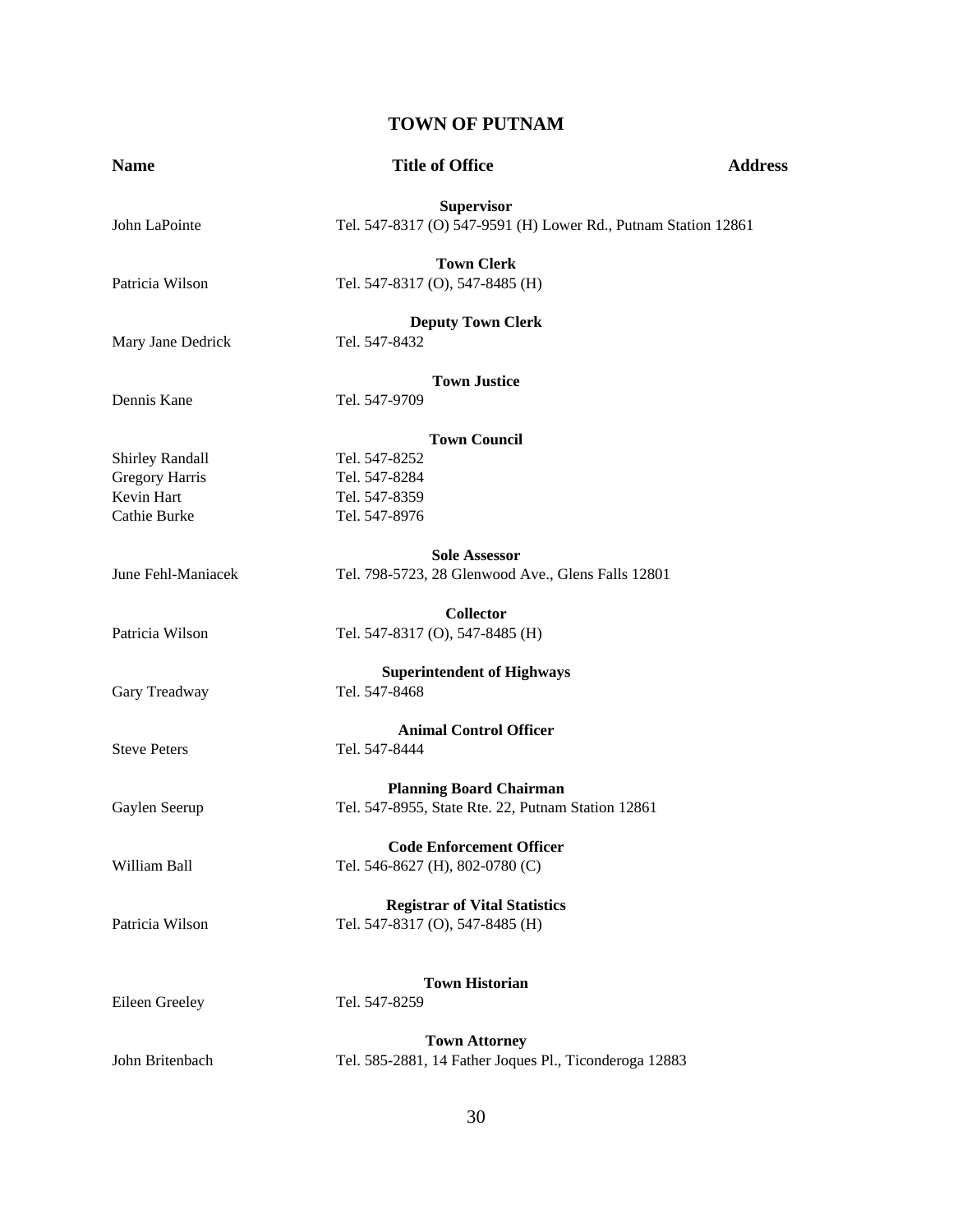#### **TOWN OF SALEM**

| <b>Name</b>                | <b>Title of Office</b>                                                                    | <b>Address</b> |
|----------------------------|-------------------------------------------------------------------------------------------|----------------|
| <b>Seth Pitts</b>          | <b>Supervisor</b><br>Tel. 854-3277 214 Main St., PO Box 575, Salem 12865                  |                |
| <b>Harold Gilchrist</b>    | <b>Deputy Supervisor</b><br>Shushan 12873                                                 |                |
| Patricia Gilchrist         | <b>Town Clerk</b><br>Tel. 854-3277, 854-3941 (Fax), PO Box 575, 214 Main St., Salem 12865 |                |
| Kevin Baylor               | <b>Town Justice</b><br>Tel. 854-3433 Salem 12865                                          |                |
|                            | <b>Town Councilmen</b>                                                                    |                |
| Dorothy Schneider          | Salem 12865                                                                               |                |
| Joseph Wever               | Salem 12865                                                                               |                |
| Harold Gilchrest           | Shushan 12873                                                                             |                |
| <b>Bruce Ferguson</b>      | Salem 12865                                                                               |                |
|                            | <b>Sole Assessor</b>                                                                      |                |
| Jean McLenithan            | Tel. 854-3277, 214 Main St., Salem 12865                                                  |                |
|                            | <b>Collector</b>                                                                          |                |
| Patricia Gilchrest         | 214 Main St., Salem 12865                                                                 |                |
| Gerald (Joe) Boisclair     | <b>Superintendent of Highways</b><br>Tel. 854-3353, Salem 12865                           |                |
|                            |                                                                                           |                |
| William Cormier            | <b>Town Historian</b><br>Box 458, Salem 12865                                             |                |
|                            | <b>Registrar of Vital Statistics</b>                                                      |                |
| Patricia Gilchrist         | 214 Main St., Salem 12865                                                                 |                |
| Lois Jasek                 | <b>Animal Control Officer2823</b><br>Tel. 854-9709                                        |                |
|                            | <b>Town Attorney</b>                                                                      |                |
| D. Alan Wrigley, Jr., Esq. | Tel. 677-8819, Box 255, 27 W. Main St., Cambridge 12816                                   |                |
|                            |                                                                                           |                |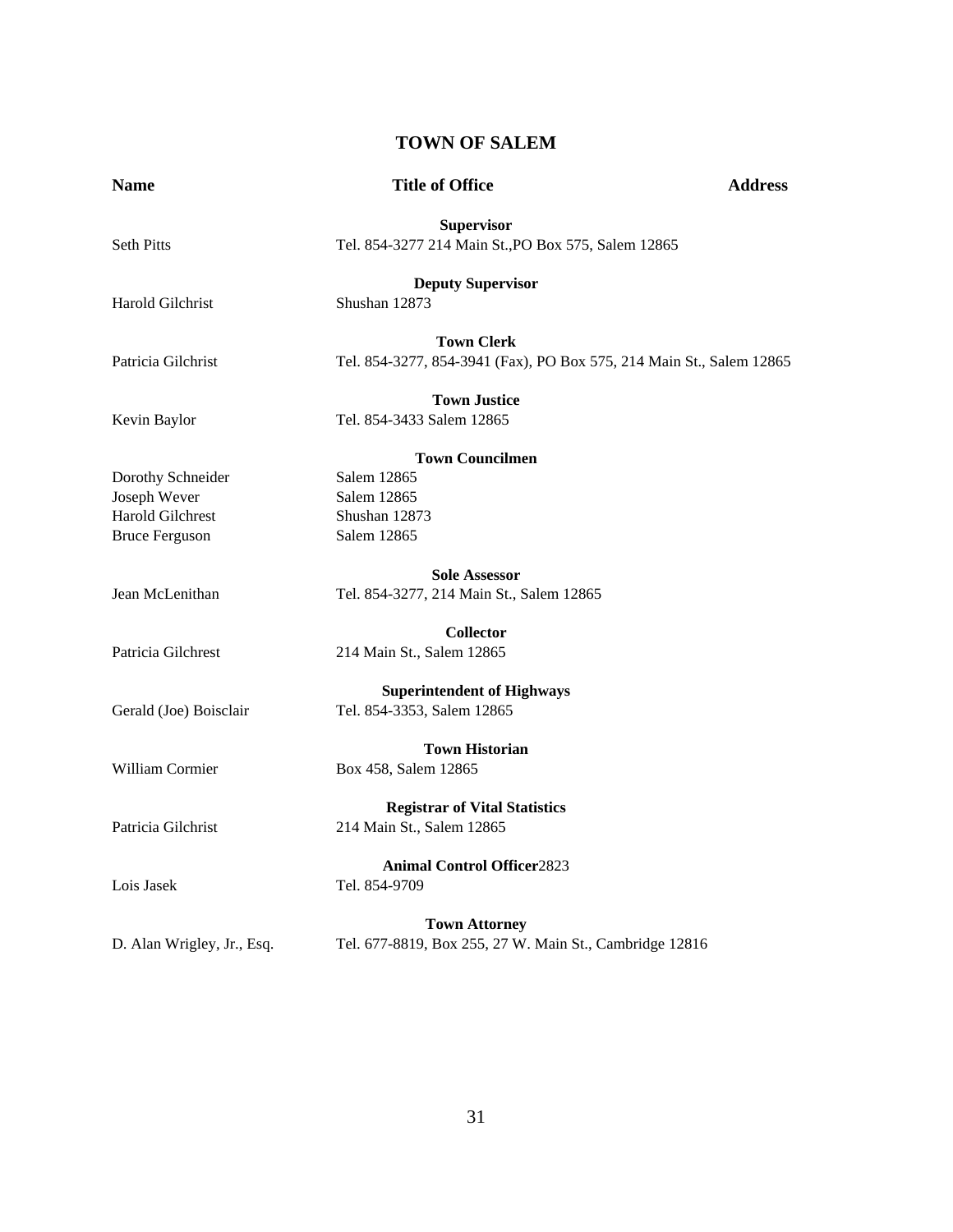#### **TOWN OF WHITE CREEK**

| <b>Name</b>            | <b>Title of Office</b>                                                                       | <b>Address</b> |
|------------------------|----------------------------------------------------------------------------------------------|----------------|
|                        | <b>Supervisor</b>                                                                            |                |
| Robert E. Shay         | Tel. 677-8545 (O), 677-3954 (H), 5 Madison Ave., Cambridge 12816                             |                |
| Lisa Austin-Cuddihy    | <b>Town Clerk</b><br>Tel. 677-8545, 28 Mountain View Dr., Cambridge 12816                    |                |
|                        |                                                                                              |                |
|                        | <b>Deputy Town Clerk</b>                                                                     |                |
| Theresa Worthy         | 28 Mountain View Dr., Cambridge 12816                                                        |                |
|                        | <b>Town Justice</b>                                                                          |                |
| Philip Sica            | Cambridge 12816                                                                              |                |
|                        |                                                                                              |                |
|                        | <b>Court Clerk</b>                                                                           |                |
| Deborah Quackenbush    | Cambridge 12816                                                                              |                |
|                        | <b>Town Council</b>                                                                          |                |
| <b>Joseph Bates</b>    | Bates Rd., Cambridge 12816                                                                   |                |
| James K. Perry         | Cambridge 12816                                                                              |                |
| Barbara Kingsley       | Cty Rt 68., Eagle Bridge                                                                     |                |
| Erin Sheridan          | Cambridge 12816                                                                              |                |
|                        |                                                                                              |                |
|                        | <b>Sole Assessor</b>                                                                         |                |
| Ronna Meerwarth,       | Tel. 686-9608, Andrew Rd., Eagle Bridge 12057                                                |                |
|                        | <b>Clerk to Assessor</b>                                                                     |                |
| Carol Paul             | Cambridge 12816                                                                              |                |
|                        | <b>Collector</b>                                                                             |                |
|                        |                                                                                              |                |
| Lisa Austin-Cuddihy    | 28 Mountain View Dr., Cambridge 12816                                                        |                |
|                        | <b>Superintendent of Highways</b>                                                            |                |
| Chris Riben            | Tel. 677-3223, 28 Mountain View Dr., Cambridge 12816                                         |                |
|                        |                                                                                              |                |
|                        | <b>Town Attorney</b>                                                                         |                |
| D. Alan Wrigley        | Cambridge 12816                                                                              |                |
|                        |                                                                                              |                |
|                        | <b>Registrar of Vital Statistics</b><br>Tel. 677-8545, 28 Mountain View Dr., Cambridge 12816 |                |
| Lisa Austin-Cuddihy    |                                                                                              |                |
|                        | <b>Town Historian</b>                                                                        |                |
| Marilyn Robinson       | Eagle Bridge 12057                                                                           |                |
|                        |                                                                                              |                |
|                        | <b>Health Officer</b>                                                                        |                |
| <b>Joseph Bates</b>    | Cambridge 12816                                                                              |                |
|                        | <b>Animal Control Officer</b>                                                                |                |
|                        |                                                                                              |                |
| Ed Holland/Nancy Quell | Tel. 692-2840 PO Box 101 Cossayna 12823                                                      |                |
|                        |                                                                                              |                |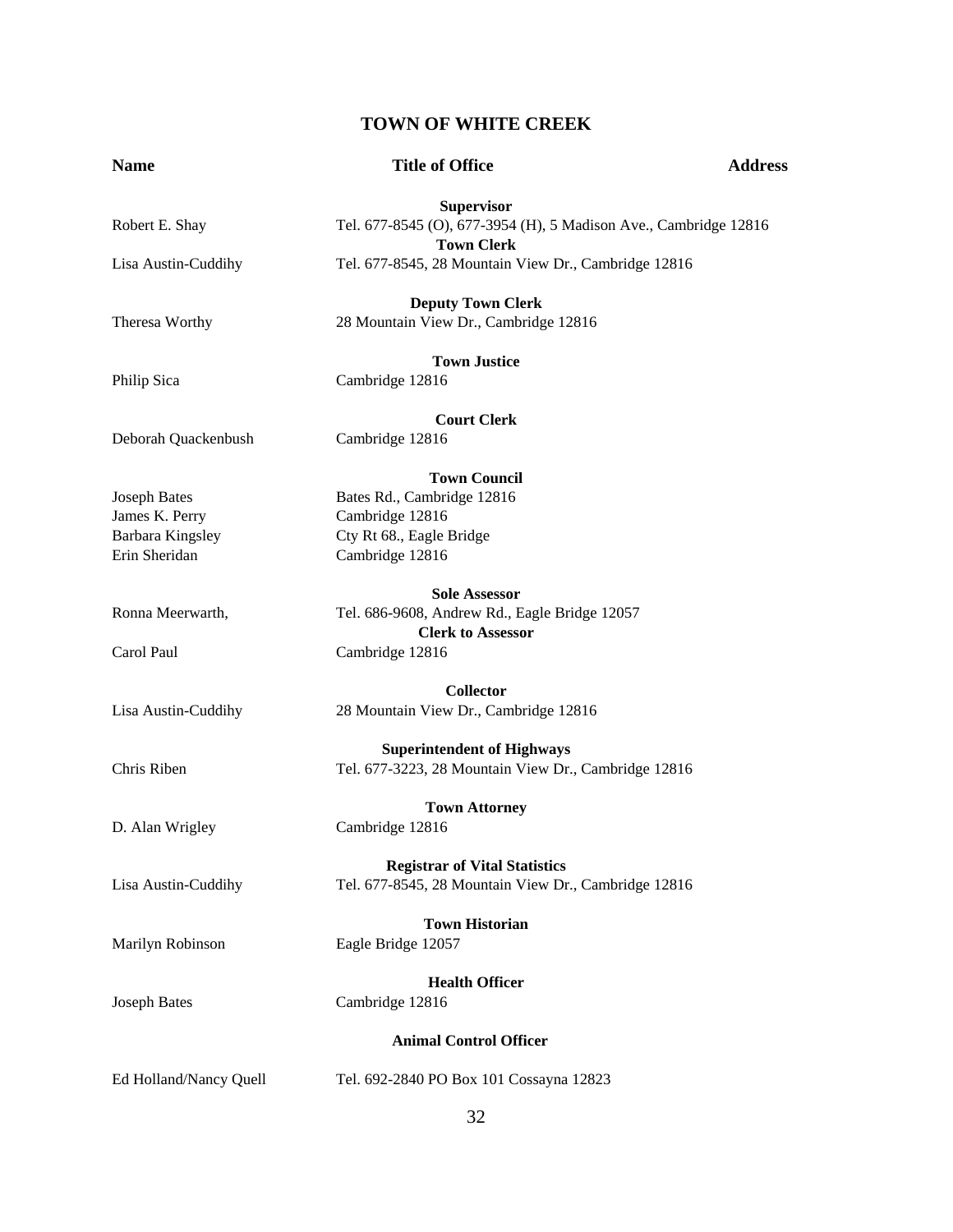#### **TOWN OF WHITEHALL**

**Supervisor** 

#### **Name 3.1 Address 3.1 Address 3.1 Address 3.1 Address 3.1 Address 3.1 Address 3.1 Address 3.1 Address 3.1 Address 3.1 Address 3.1 Address 3.1 Address 3.1 Address 3.1 Address 3.1 Address 3.1 Address 3.1 Address 3.1 Address**

George Armstrong Tel. 499-1535 (O), 161 Wade Rd, Whitehall 12887 **Town Clerk**  Julie Millett Tel. 499-1535, 57 Skenesborough Dr., Whitehall 12887 **Deputy Town Clerk**  Elaine Jones Tel. 499-1535 57 Skenesborough Dr., Whitehall 12887 **Town Justices**  Thomas Nichols Tel. 499-0772 99 West St., Whitehall 12887 Robert J Putorti Jr 72 County Route 9 Whitehall 12887 **Town Council**  Stephanie Safka 57 Skenesborough Dr., Whitehall 12887 David Hollister 57 Skenesborough Dr., Whitehall 12887 John Rozell 57 Skenesborough Dr., Whitehall 12887 Farrell Prefountaine 57 Skenesborough Dr., Whitehall 12887 **Sole Assessor**  Mary Ellen Hill-Pierce Tel. 499-1535, Whitehall 12887 **Collector**  Julie Millett Tel. 499-1535, 57 Skenesborough Dr., Whitehall 12887 **Deputy Collector**  Elaine Jones 57 Skenesborough Dr., Whitehall 12887 **Superintendent of Highways**  Louis D. Pratt II Tel. 499-1467, 57 Skenesborough Dr., Whitehall 12887 **Code Compliance Officer**  Jamie Huntington 57 Skenesborough Dr., Whitehall 12887 **Registrar of Vital Statistics**  Julie Millett Tel. 499-1535, 57 Skenesborough Dr., Whitehall 12887 **Deputy Registrar**  Elaine Jones 57 Skenesborough Dr., Whitehall 12887 **Recreation Director**  Julie Egan 57 Skenesborough Dr., Whitehall 12887 **Budget Officer**  Joel Carpenter 34 Main Street Granville 12832 **Historian**  Carol Senecal Tel. 499-1801, 327 Buckley Rd., Whitehall 12887 **Urban Cultural Director**  Carol Greenough Tel. 499-1155 57 Skenesborough Dr., Whitehall 12887 **Dog Control Officer**  Nancy Quell Tel. 692-2840 PO Box 101 Cossayuna 12823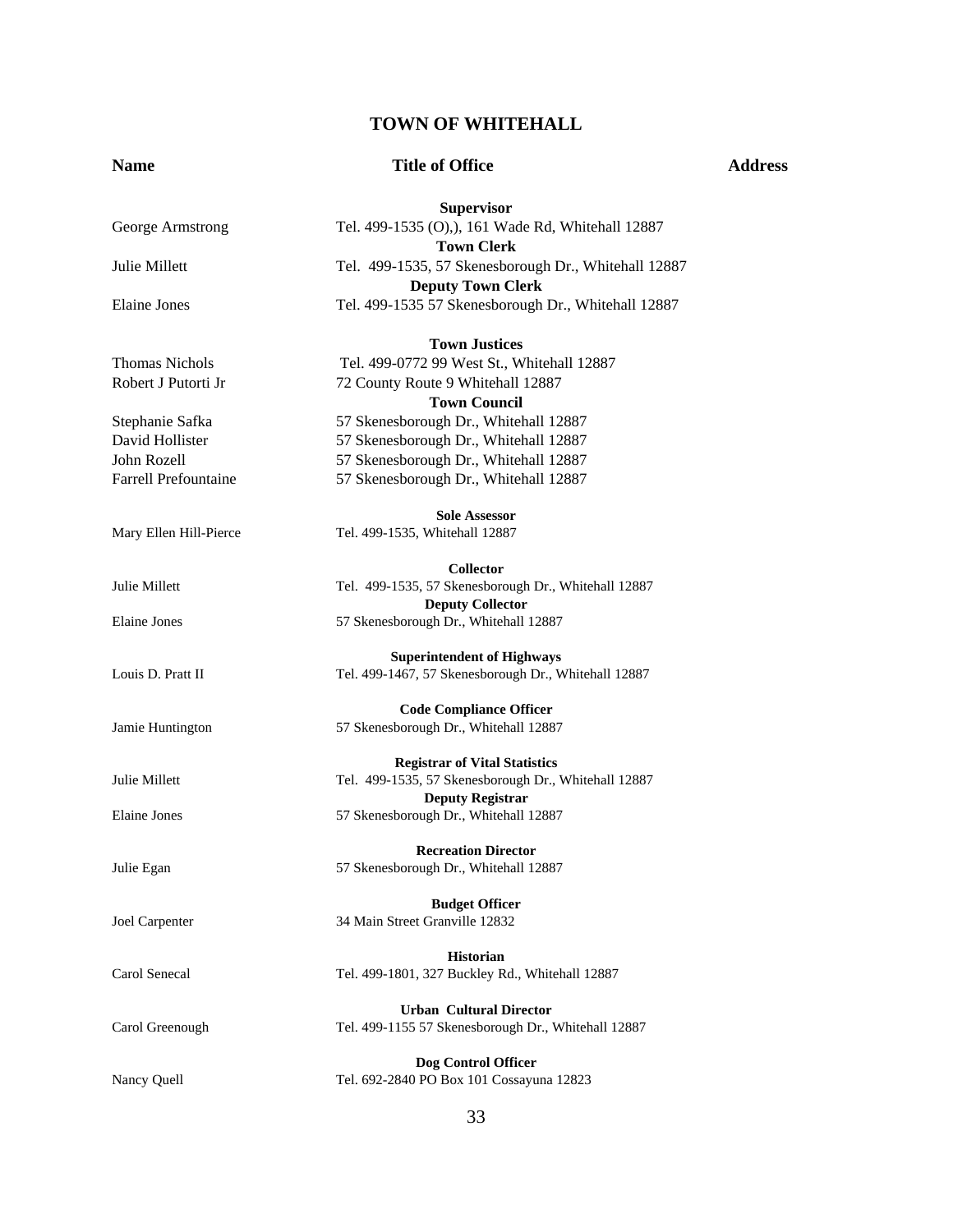#### **MAYORS OF VILLAGES AS OF JANUARY 1, 2010**

|                       | Argyle                                               |  |  |
|-----------------------|------------------------------------------------------|--|--|
| <b>Wesley Clark</b>   | Tel. 638-8681, 80 Main St., PO Box 162, Argyle 12809 |  |  |
|                       | Cambridge                                            |  |  |
| Valerie Reagan        | Tel. 677-2622, Municipal Center, Cambridge 12816     |  |  |
|                       | <b>Fort Ann</b>                                      |  |  |
| Richard P. Foran      | Tel. 639-4416, 33 Anne St., Fort Ann 12827           |  |  |
|                       | <b>Fort Edward</b>                                   |  |  |
| <b>Matthew Traver</b> | Tel. 747-4023, 12 Moon St., Fort Edward 12828        |  |  |
|                       | <b>Granville</b>                                     |  |  |
| <b>Brian LaRose</b>   | Tel. 642-2640, 16 Morrison Ave, Granville 12832      |  |  |
|                       | <b>Greenwich</b>                                     |  |  |
| David Doonan          | Tel. 692-2755, 6 Academy St, Greenwich 12834         |  |  |
|                       | <b>Hudson Falls</b>                                  |  |  |
| John Barton           | Tel. 747-5426, 220 Main St., Hudson Falls 12839      |  |  |
|                       | <b>Salem</b>                                         |  |  |
| Ann Dunigan           | Tel. 854-3433, 207 East Broadway, Salem 12865        |  |  |
|                       | Whitehall                                            |  |  |
| Peter Telisky         | Tel. 499-0871, Whitehall 12887                       |  |  |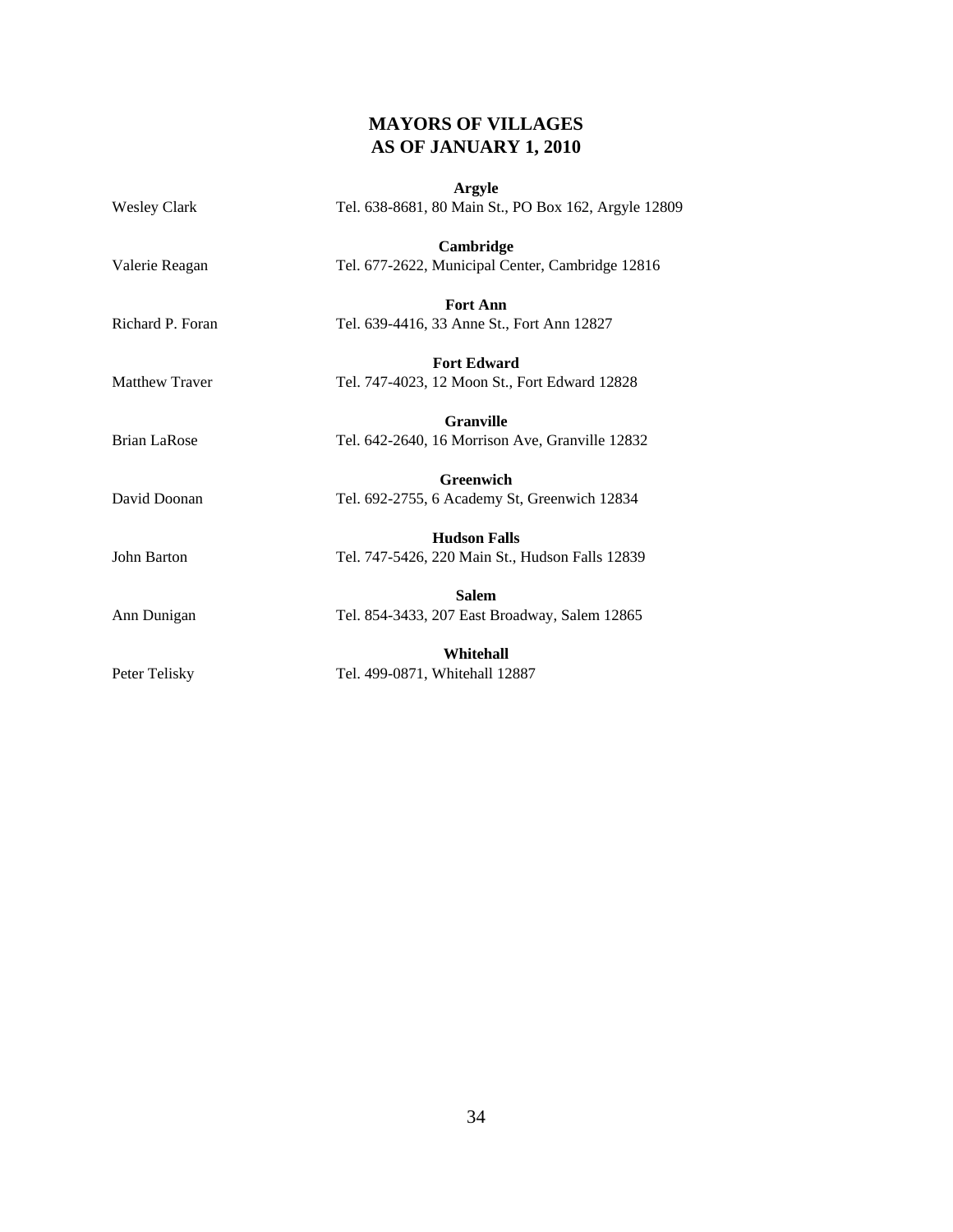#### **VILLAGE CLERKS Village Office Address & Telephone**

|                         | Argyle                                                                   |
|-------------------------|--------------------------------------------------------------------------|
| <b>Joy Ann Stimpson</b> | Tel. 955-2766, Municipal Bldg., Main St., Argyle 12809                   |
|                         | Cambridge                                                                |
| <b>TBA</b>              | Tel. 677-2622, Municipal Bldg., W. Main St., PO Box 271, Cambridge 12816 |
|                         | <b>Fort Ann</b>                                                          |
| Linda Blondin           | Tel. 639-4416, PO Box 236, 67 Anne St., Fort Ann 12827                   |
|                         | <b>Fort Edward</b>                                                       |
| Patricia Ives           | Tel. 747-4023, 118 Broadway, Fort Edward 12828                           |
|                         | <b>Granville</b>                                                         |
| <b>Richard Roberts</b>  | Tel. 642-2640, 51 Quaker St, Granville 12832                             |
|                         | <b>Greenwich</b>                                                         |
| Diane Kelley            | Tel. 692-2755, 6 Academy St., Greenwich 12834                            |
|                         | <b>Hudson Falls</b>                                                      |
| Ellen Brayman           | Tel. 747-5426, 220 Main St., Hudson Falls 12839                          |
|                         | <b>Salem</b>                                                             |
| Rebecca Brown           | Tel. 854-3433, 181 Main St., PO Box 297 Salem 12865 (12-3pm Mon.)        |
|                         | Whitehall                                                                |
| Stephanie LaChapelle    | Tel. 499-0871 Whitehall NY 12887                                         |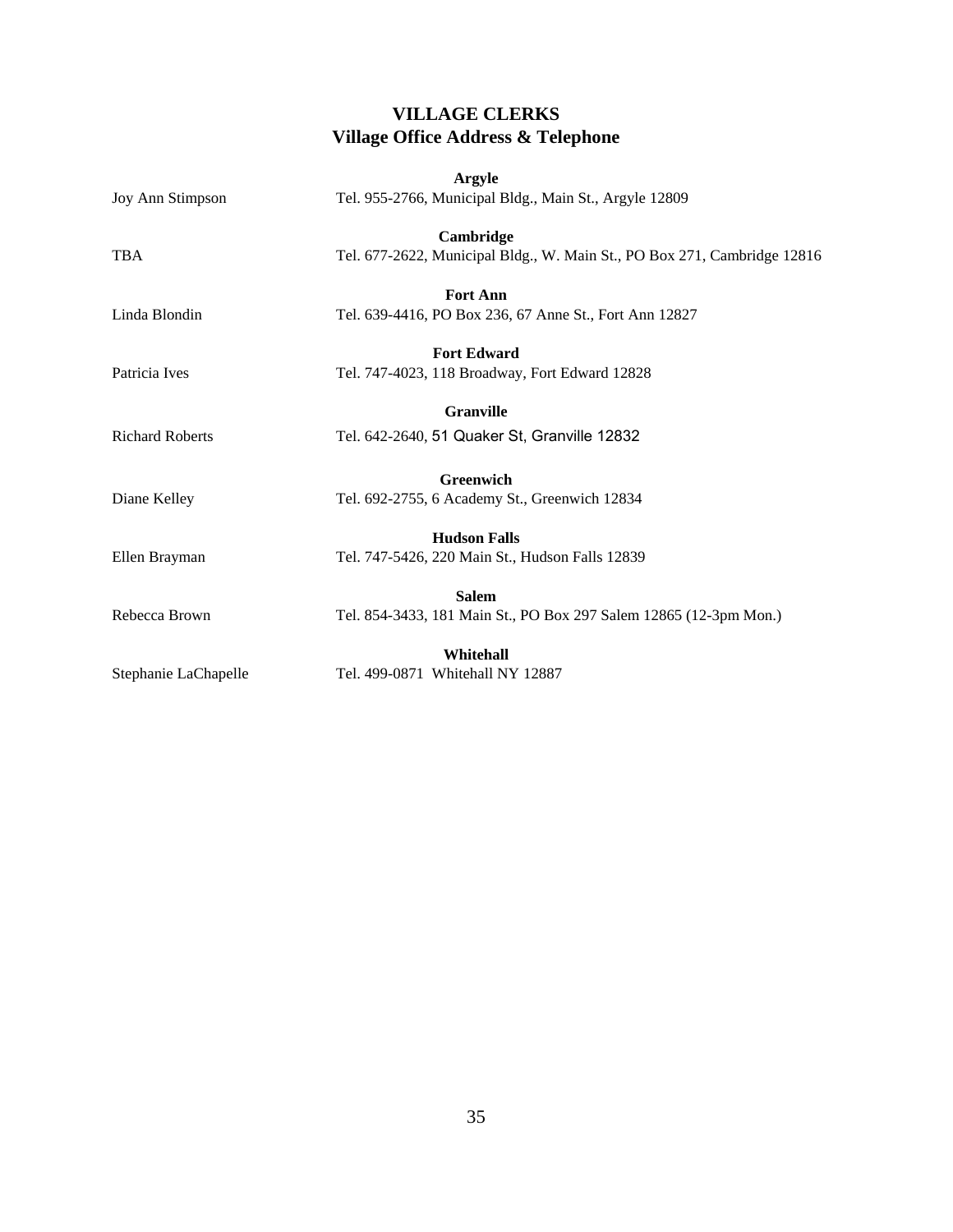| 2010                               |
|------------------------------------|
| <b>POPULATION FIGURES</b>          |
| <b>Washington County, New York</b> |

| Towns              | 2000   | 2010   | $\%$    |
|--------------------|--------|--------|---------|
| Argyle             | 3688   | 3782   | $+2.55$ |
| Cambridge          | 2152   | 2021   | $-6.09$ |
| Dresden            | 677    | 652    | $-3.69$ |
| Easton             | 2259   | 2336   | $+3.41$ |
| Fort Ann           | 6417   | 6190   | $-3.54$ |
| Fort Edward        | 5892   | 6371   | $+8.13$ |
| Granville          | 6456   | 6669   | $+3.30$ |
| Greenwich          | 4896   | 4942   | $+0.94$ |
| Hampton            | 871    | 938    | $+7.69$ |
| Hartford           | 2279   | 2269   | $-0.44$ |
| Hebron             | 1773   | 1853   | $+4.51$ |
| Jackson            | 1718   | 1800   | $+4.77$ |
| Kingsbury          | 11,171 | 12,671 | $+13.4$ |
| Putnam             | 645    | 609    | $-5.58$ |
| Salem              | 2702   | 2715   | $+0.48$ |
| <b>White Creek</b> | 3411   | 3356   | $-1.61$ |
| Whitehall          | 4035   | 4042   | $+0.17$ |
| County<br>Total    | 61,042 | 63,216 | $+3.56$ |
|                    |        |        |         |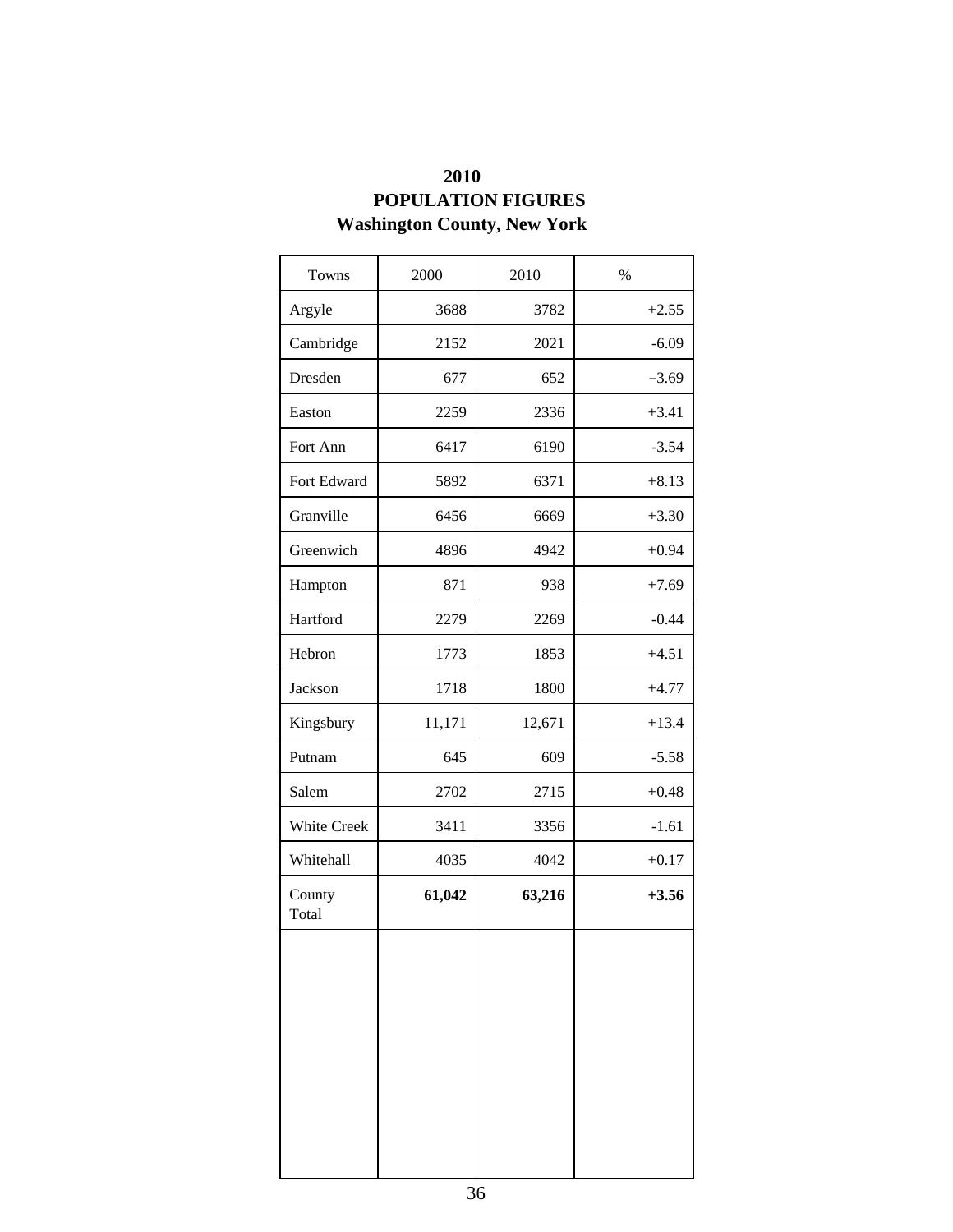| <b>Villages</b>                | 2000   | 2010   | $\%$    |
|--------------------------------|--------|--------|---------|
| Argyle                         | 289    | 306    | $+5.88$ |
| Cambridge                      | 1925   | 1870   | $-2.86$ |
| Fort Ann                       | 471    | 484    | $+2.76$ |
| Fort Edward                    | 3141   | 3375   | $+7.45$ |
| Granville                      | 2644   | 2543   | $-3.82$ |
| Greenwich                      | 1902   | 1777   | $-6.57$ |
| Hudson<br>Falls                | 6927   | 7281   | $+5.11$ |
| Salem                          | 964    | 946    | $-1.87$ |
| Whitehall                      | 2667   | 2614   | $-2.35$ |
| <b>Village</b><br><b>Total</b> | 20,940 | 21,196 | $+1.22$ |

Total population of the county's nine villages is included in the County Total figures found above in bold face.

Area - 837 Square Miles